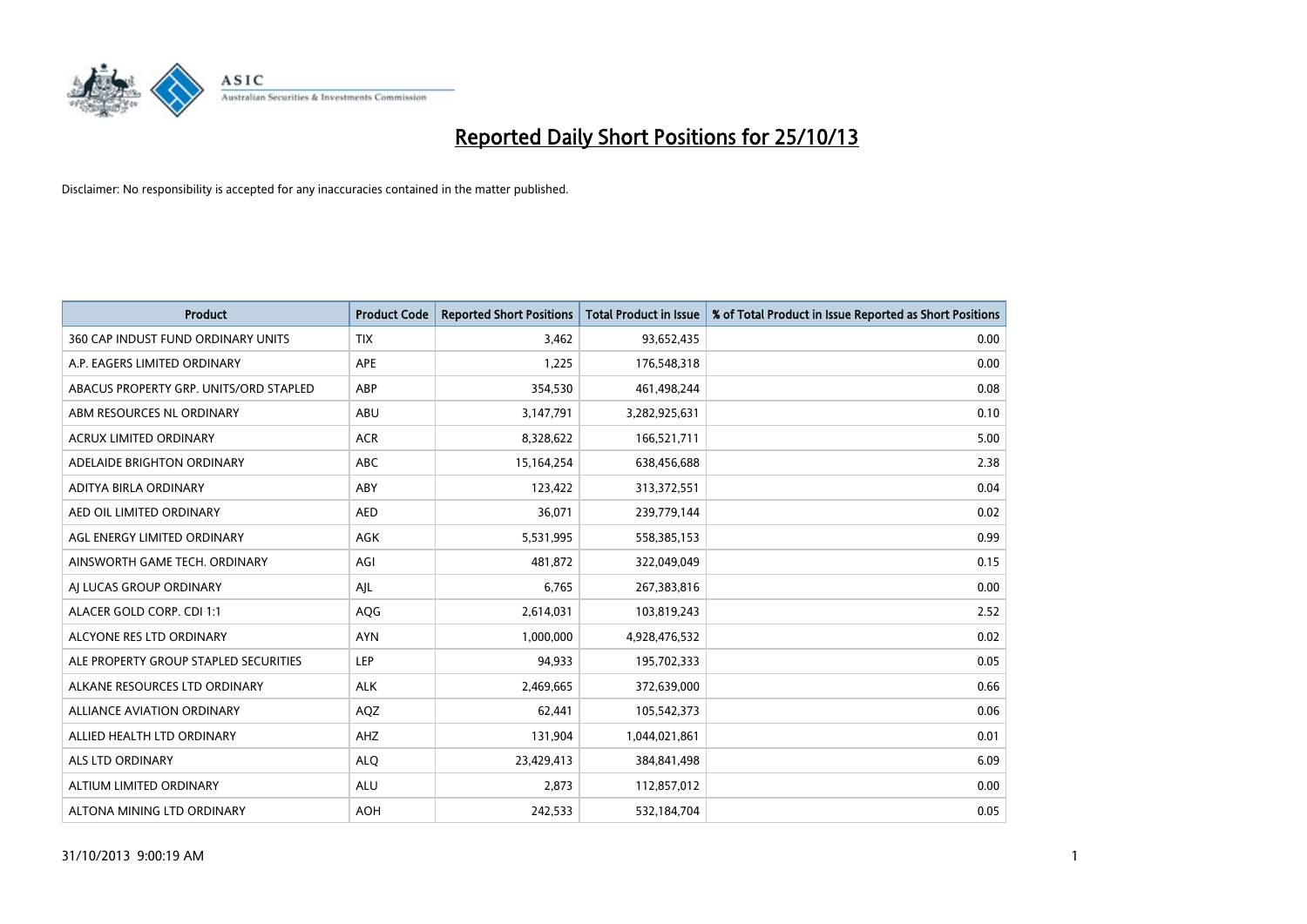

| <b>Product</b>                          | <b>Product Code</b> | <b>Reported Short Positions</b> | <b>Total Product in Issue</b> | % of Total Product in Issue Reported as Short Positions |
|-----------------------------------------|---------------------|---------------------------------|-------------------------------|---------------------------------------------------------|
| ALUMINA LIMITED ORDINARY                | <b>AWC</b>          | 164,316,064                     | 2,806,225,615                 | 5.86                                                    |
| AMALGAMATED HOLDINGS ORDINARY           | AHD                 | 30,936                          | 157,806,992                   | 0.02                                                    |
| AMCOM TELECOMM. ORDINARY                | <b>AMM</b>          | 721,756                         | 244,557,101                   | 0.30                                                    |
| AMCOR LIMITED ORDINARY                  | AMC                 | 3,501,246                       | 1,206,684,923                 | 0.29                                                    |
| AMP LIMITED ORDINARY                    | AMP                 | 25,702,132                      | 2,957,737,964                 | 0.87                                                    |
| AMPELLA MINING ORDINARY                 | <b>AMX</b>          | 365,381                         | 248,000,493                   | 0.15                                                    |
| ANSELL LIMITED ORDINARY                 | <b>ANN</b>          | 7,353,266                       | 130,648,660                   | 5.63                                                    |
| ANTARES ENERGY LTD ORDINARY             | AZZ                 | 350,653                         | 255,000,000                   | 0.14                                                    |
| ANZ BANKING GRP LTD ORDINARY            | ANZ                 | 6,784,347                       | 2,743,663,818                 | 0.25                                                    |
| APA GROUP STAPLED SECURITIES            | <b>APA</b>          | 11,124,901                      | 835,750,807                   | 1.33                                                    |
| APN NEWS & MEDIA ORDINARY               | <b>APN</b>          | 16,102,413                      | 661,526,586                   | 2.43                                                    |
| AQUARIUS PLATINUM. ORDINARY             | <b>AOP</b>          | 6,408,809                       | 486,851,336                   | 1.32                                                    |
| AQUILA RESOURCES ORDINARY               | <b>AQA</b>          | 14,360,550                      | 411,804,442                   | 3.49                                                    |
| ARAFURA RESOURCE LTD ORDINARY           | <b>ARU</b>          | 8,367                           | 441,270,644                   | 0.00                                                    |
| ARB CORPORATION ORDINARY                | <b>ARP</b>          | 1,327,102                       | 72,481,302                    | 1.83                                                    |
| ARDENT LEISURE GROUP STAPLED SECURITIES | AAD                 | 2,461,628                       | 404,994,420                   | 0.61                                                    |
| ARENA REIT ORDINARY UNITS               | <b>ARF</b>          | 11,547                          | 206,342,963                   | 0.01                                                    |
| ARISTOCRAT LEISURE ORDINARY             | <b>ALL</b>          | 8,132,256                       | 551,418,047                   | 1.47                                                    |
| ARRIUM LTD ORDINARY                     | ARI                 | 31,571,472                      | 1,361,469,008                 | 2.32                                                    |
| ASCIANO LIMITED ORDINARY                | <b>AIO</b>          | 11,560,806                      | 975,385,664                   | 1.19                                                    |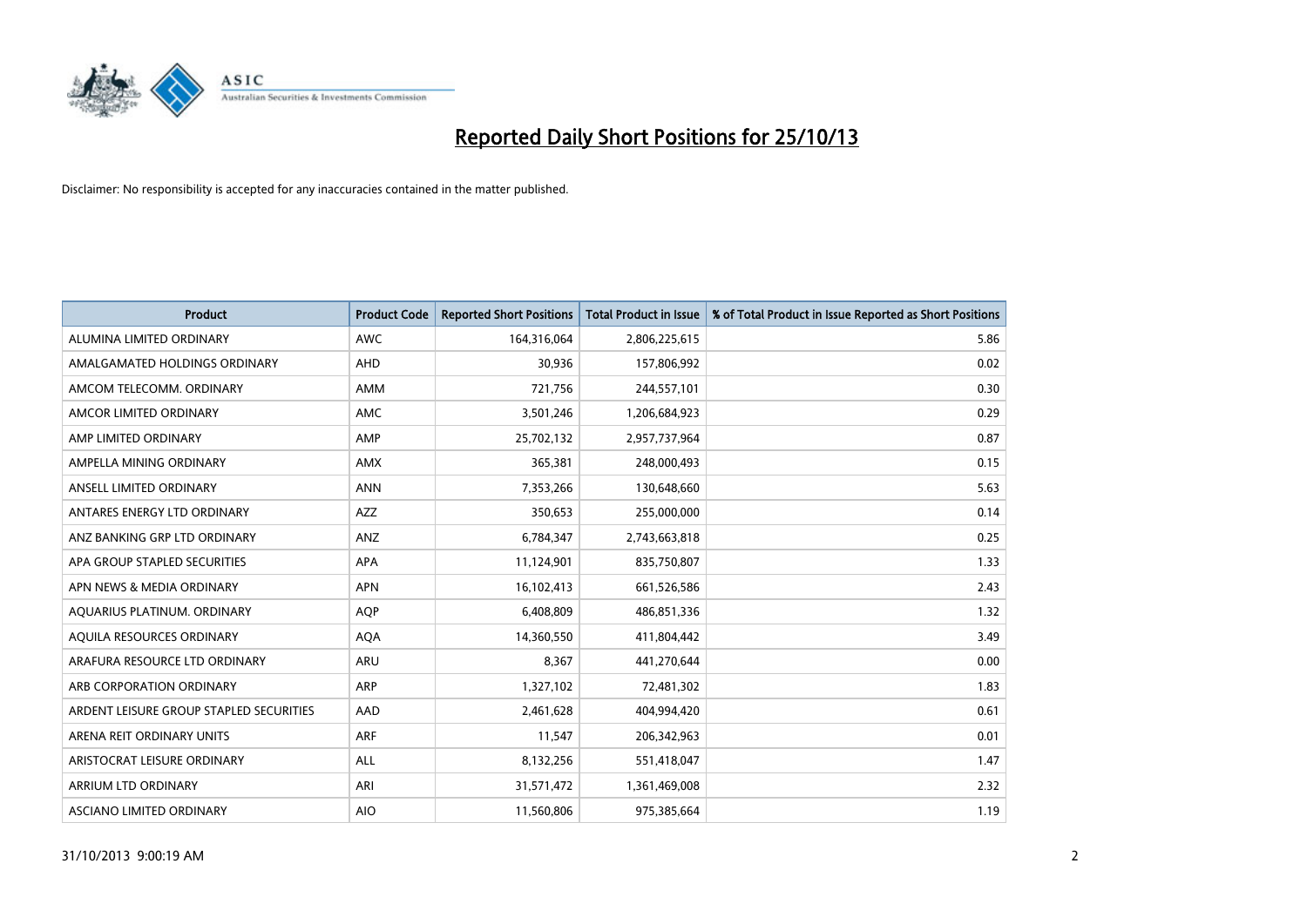

| <b>Product</b>                            | <b>Product Code</b> | <b>Reported Short Positions</b> | <b>Total Product in Issue</b> | % of Total Product in Issue Reported as Short Positions |
|-------------------------------------------|---------------------|---------------------------------|-------------------------------|---------------------------------------------------------|
| ASG GROUP LIMITED ORDINARY                | ASZ                 | 1,386,049                       | 206,720,839                   | 0.67                                                    |
| ASPEN GROUP STAPLED SEC. DEF SET          | <b>APZDA</b>        | 108,827                         | 119,848,002                   | 0.09                                                    |
| ASTRO JAP PROP GROUP STAPLED US PROHIBIT. | AJA                 | 28,701                          | 67,211,752                    | 0.04                                                    |
| ASX LIMITED ORDINARY                      | ASX                 | 3,129,212                       | 193,595,162                   | 1.62                                                    |
| ATLAS IRON LIMITED ORDINARY               | <b>AGO</b>          | 43,672,862                      | 915,496,158                   | 4.77                                                    |
| AUCKLAND INTERNATION ORDINARY             | AIA                 | 49,056                          | 1,322,564,489                 | 0.00                                                    |
| AURIZON HOLDINGS LTD ORDINARY             | AZJ                 | 2,778,544                       | 2,137,284,503                 | 0.13                                                    |
| AURORA OIL & GAS ORDINARY                 | AUT                 | 7,293,575                       | 448,785,778                   | 1.63                                                    |
| AUSDRILL LIMITED ORDINARY                 | <b>ASL</b>          | 14,294,196                      | 312,277,224                   | 4.58                                                    |
| AUSENCO LIMITED ORDINARY                  | AAX                 | 1,233,082                       | 123,527,574                   | 1.00                                                    |
| AUSTAL LIMITED ORDINARY                   | ASB                 | 642,053                         | 346,007,639                   | 0.19                                                    |
| AUSTBROKERS HOLDINGS ORDINARY             | <b>AUB</b>          | 30,735                          | 58,884,637                    | 0.05                                                    |
| AUSTIN ENGINEERING ORDINARY               | <b>ANG</b>          | 244,264                         | 73,164,403                    | 0.33                                                    |
| AUSTRALAND PROPERTY STAPLED SECURITY      | <b>ALZ</b>          | 2,174,196                       | 578,324,670                   | 0.38                                                    |
| AUSTRALIAN AGRICULT, ORDINARY             | AAC                 | 6,614,591                       | 532,294,404                   | 1.24                                                    |
| AUSTRALIAN INFR LTD ORDINARY              | <b>AIX</b>          | 3,323,597                       | 620,733,944                   | 0.54                                                    |
| AUSTRALIAN PHARM. ORDINARY                | API                 | 1,180,269                       | 488,115,883                   | 0.24                                                    |
| AUTOMOTIVE HOLDINGS ORDINARY              | <b>AHE</b>          | 286,636                         | 260,579,682                   | 0.11                                                    |
| AVIENNINGS LIMITED ORDINARY               | <b>AVI</b>          | 69,999                          | 384,423,851                   | 0.02                                                    |
| AWE LIMITED ORDINARY                      | <b>AWE</b>          | 950,054                         | 522,116,985                   | 0.18                                                    |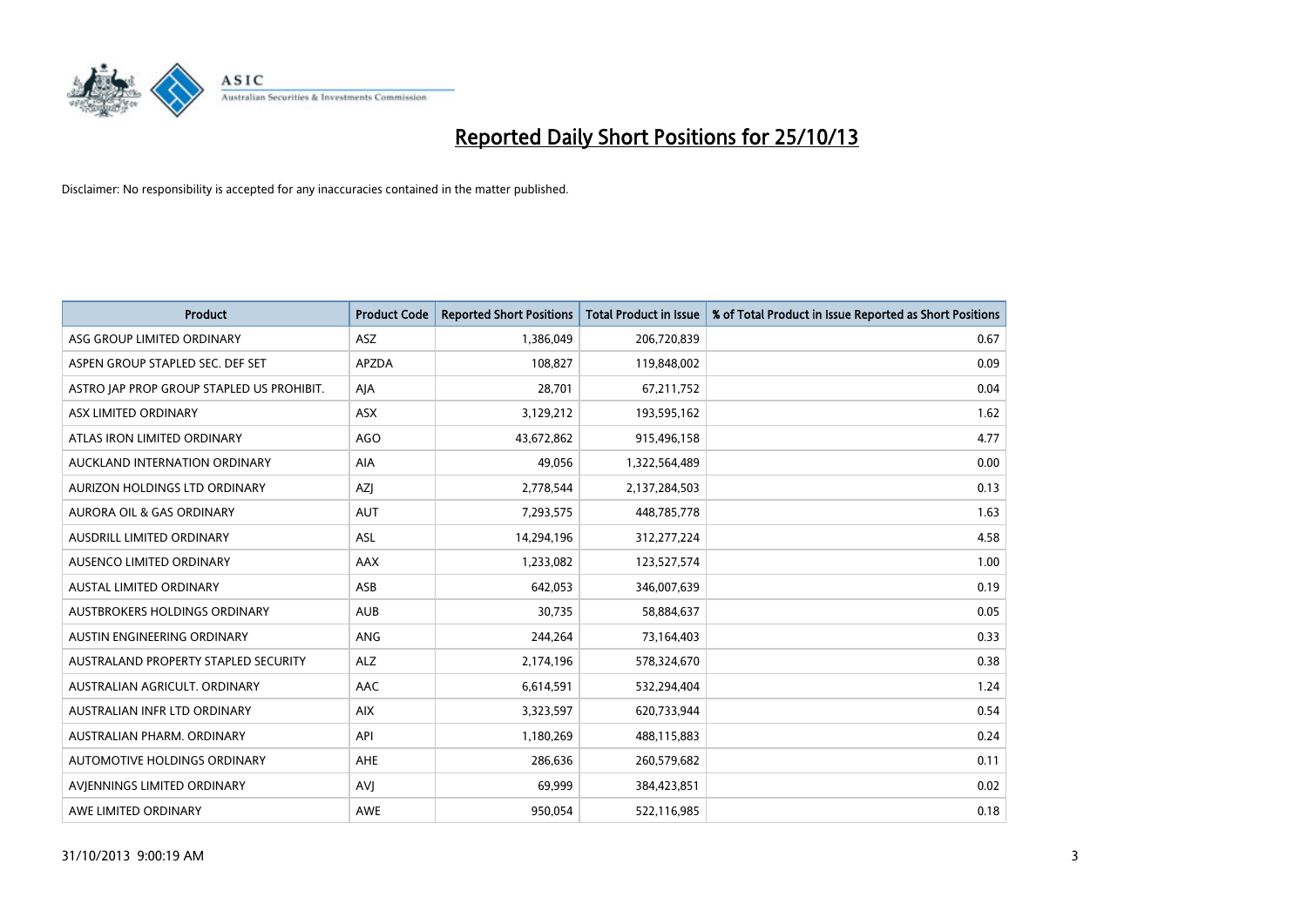

| <b>Product</b>                                | <b>Product Code</b> | <b>Reported Short Positions</b> | <b>Total Product in Issue</b> | % of Total Product in Issue Reported as Short Positions |
|-----------------------------------------------|---------------------|---------------------------------|-------------------------------|---------------------------------------------------------|
| <b>BANDANNA ENERGY ORDINARY</b>               | <b>BND</b>          | 18,923,749                      | 528,481,199                   | 3.58                                                    |
| BANK OF QUEENSLAND. ORDINARY                  | <b>BOQ</b>          | 2,811,165                       | 319,809,993                   | 0.88                                                    |
| <b>BASE RES LIMITED ORDINARY</b>              | <b>BSE</b>          | 5,502,069                       | 561,840,029                   | 0.98                                                    |
| BATHURST RES NZ LTD ORDINARY                  | <b>BRL</b>          | 12,814,208                      | 821,457,725                   | 1.56                                                    |
| <b>BC IRON LIMITED ORDINARY</b>               | <b>BCI</b>          | 19,921                          | 123,678,630                   | 0.02                                                    |
| BEACH ENERGY LIMITED ORDINARY                 | <b>BPT</b>          | 20,446,077                      | 1,277,533,962                 | 1.60                                                    |
| BEADELL RESOURCE LTD ORDINARY                 | <b>BDR</b>          | 41,149,466                      | 790,527,280                   | 5.21                                                    |
| BEGA CHEESE LTD ORDINARY                      | <b>BGA</b>          | 144,891                         | 151,866,050                   | 0.10                                                    |
| BENDIGO AND ADELAIDE ORDINARY                 | <b>BEN</b>          | 12,108,394                      | 409,943,305                   | 2.95                                                    |
| BERKELEY RESOURCES ORDINARY                   | <b>BKY</b>          | 664,732                         | 179,393,323                   | 0.37                                                    |
| <b>BHP BILLITON LIMITED ORDINARY</b>          | <b>BHP</b>          | 7,784,593                       | 3,211,691,105                 | 0.24                                                    |
| <b>BILLABONG ORDINARY</b>                     | <b>BBG</b>          | 18,887,198                      | 478,944,292                   | 3.94                                                    |
| <b>BIONOMICS LIMITED ORDINARY</b>             | <b>BNO</b>          | 53,177                          | 412,155,924                   | 0.01                                                    |
| <b>BLACKMORES LIMITED ORDINARY</b>            | <b>BKL</b>          | 7,444                           | 17,046,024                    | 0.04                                                    |
| <b>BLACKTHORN RESOURCES ORD US PROHIBITED</b> | <b>BTR</b>          | 532,236                         | 164,285,950                   | 0.32                                                    |
| BLUESCOPE STEEL LTD ORDINARY                  | <b>BSL</b>          | 6,630,005                       | 558,733,728                   | 1.19                                                    |
| <b>BOART LONGYEAR ORDINARY</b>                | <b>BLY</b>          | 40,059,573                      | 461,163,412                   | 8.69                                                    |
| <b>BOOM LOGISTICS ORDINARY</b>                | <b>BOL</b>          | 99.999                          | 470,598,576                   | 0.02                                                    |
| <b>BORAL LIMITED, ORDINARY</b>                | <b>BLD</b>          | 50,594,680                      | 778,739,826                   | 6.50                                                    |
| <b>BRADKEN LIMITED ORDINARY</b>               | <b>BKN</b>          | 16,467,192                      | 169,240,662                   | 9.73                                                    |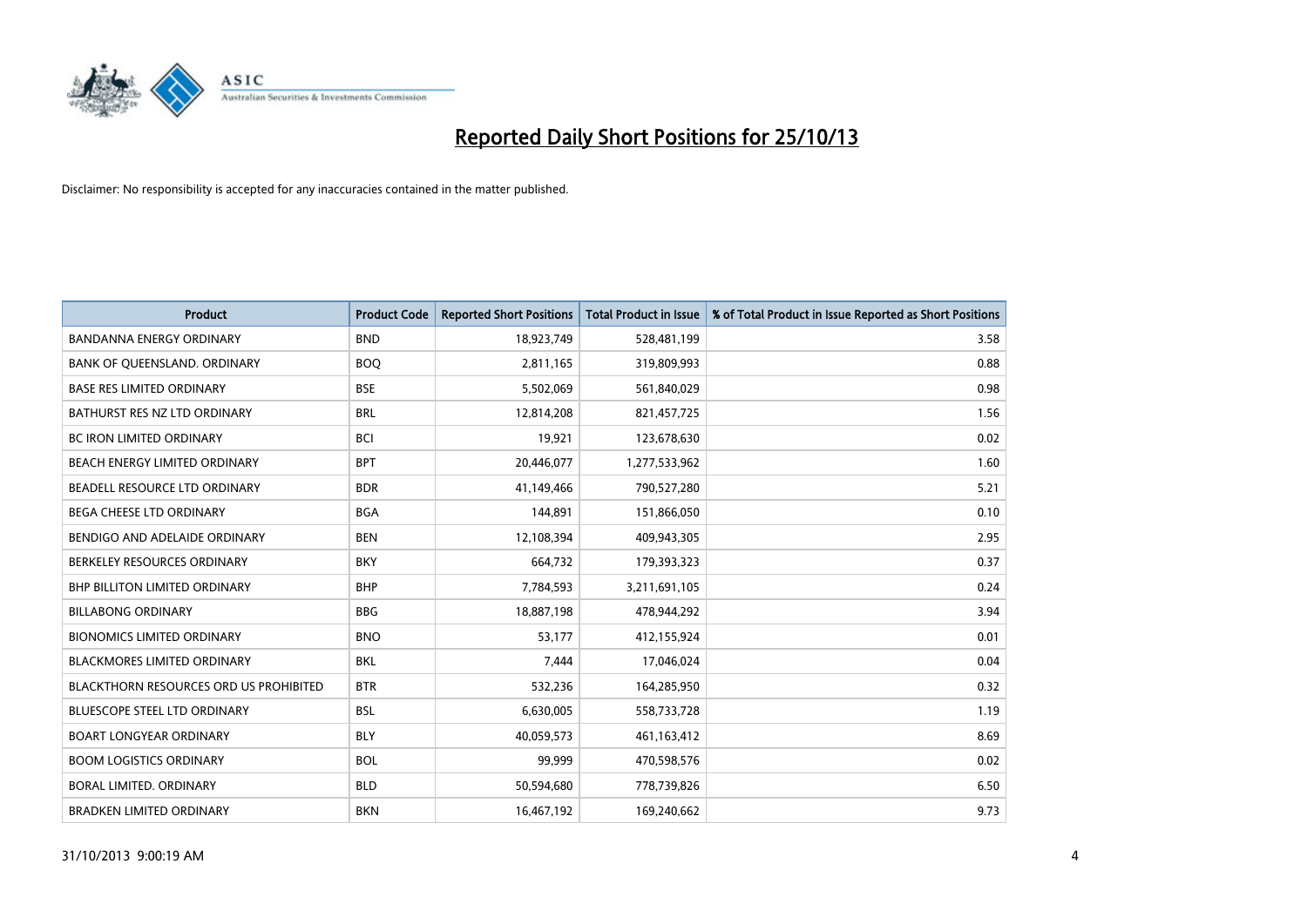

| <b>Product</b>                      | <b>Product Code</b> | <b>Reported Short Positions</b> | <b>Total Product in Issue</b> | % of Total Product in Issue Reported as Short Positions |
|-------------------------------------|---------------------|---------------------------------|-------------------------------|---------------------------------------------------------|
| <b>BRAMBLES LIMITED ORDINARY</b>    | <b>BXB</b>          | 3,450,529                       | 1,558,795,774                 | 0.22                                                    |
| BREVILLE GROUP LTD ORDINARY         | <b>BRG</b>          | 2,796,796                       | 130,095,322                   | 2.15                                                    |
| <b>BRICKWORKS LIMITED ORDINARY</b>  | <b>BKW</b>          | 95,149                          | 148,038,996                   | 0.06                                                    |
| <b>BROCKMAN MINING LTD ORDINARY</b> | <b>BCK</b>          | 90,995                          | 7,894,482,131                 | 0.00                                                    |
| BT INVESTMENT MNGMNT ORDINARY       | <b>BTT</b>          | 21,500                          | 278,100,237                   | 0.01                                                    |
| <b>BURU ENERGY ORDINARY</b>         | <b>BRU</b>          | 12,196,910                      | 298,365,707                   | 4.09                                                    |
| <b>BWP TRUST ORDINARY UNITS</b>     | <b>BWP</b>          | 3,180,539                       | 627,165,919                   | 0.51                                                    |
| CABCHARGE AUSTRALIA ORDINARY        | CAB                 | 14,531,835                      | 120,430,683                   | 12.07                                                   |
| CALTEX AUSTRALIA ORDINARY           | <b>CTX</b>          | 1,758,447                       | 270,000,000                   | 0.65                                                    |
| CAPE LAMBERT RES LTD ORDINARY       | <b>CFE</b>          | 19,764                          | 676,191,942                   | 0.00                                                    |
| CAPITOL HEALTH ORDINARY             | CAI                 | 129,009                         | 430,432,121                   | 0.03                                                    |
| CARABELLA RES LTD ORDINARY          | <b>CLR</b>          | 100,000                         | 158,236,547                   | 0.06                                                    |
| <b>CARBON ENERGY ORDINARY</b>       | <b>CNX</b>          | 6,799                           | 1,150,931,288                 | 0.00                                                    |
| <b>CARDNO LIMITED ORDINARY</b>      | CDD                 | 7,663,969                       | 145,007,042                   | 5.29                                                    |
| CARNARVON PETROLEUM ORDINARY        | <b>CVN</b>          | 39,246                          | 937,796,875                   | 0.00                                                    |
| CARSALES.COM LTD ORDINARY           | <b>CRZ</b>          | 2,097,926                       | 237,513,965                   | 0.88                                                    |
| CASH CONVERTERS ORDINARY            | CCV                 | 4,558,867                       | 425,619,099                   | 1.07                                                    |
| CEDAR WOODS PROP. ORDINARY          | <b>CWP</b>          | 131,378                         | 73,359,551                    | 0.18                                                    |
| CENTRAL PETROLEUM ORDINARY          | <b>CTP</b>          | 232,311                         | 309,216,369                   | 0.08                                                    |
| CERAMIC FUEL CELLS ORDINARY         | <b>CFU</b>          | 390                             | 1,591,941,620                 | 0.00                                                    |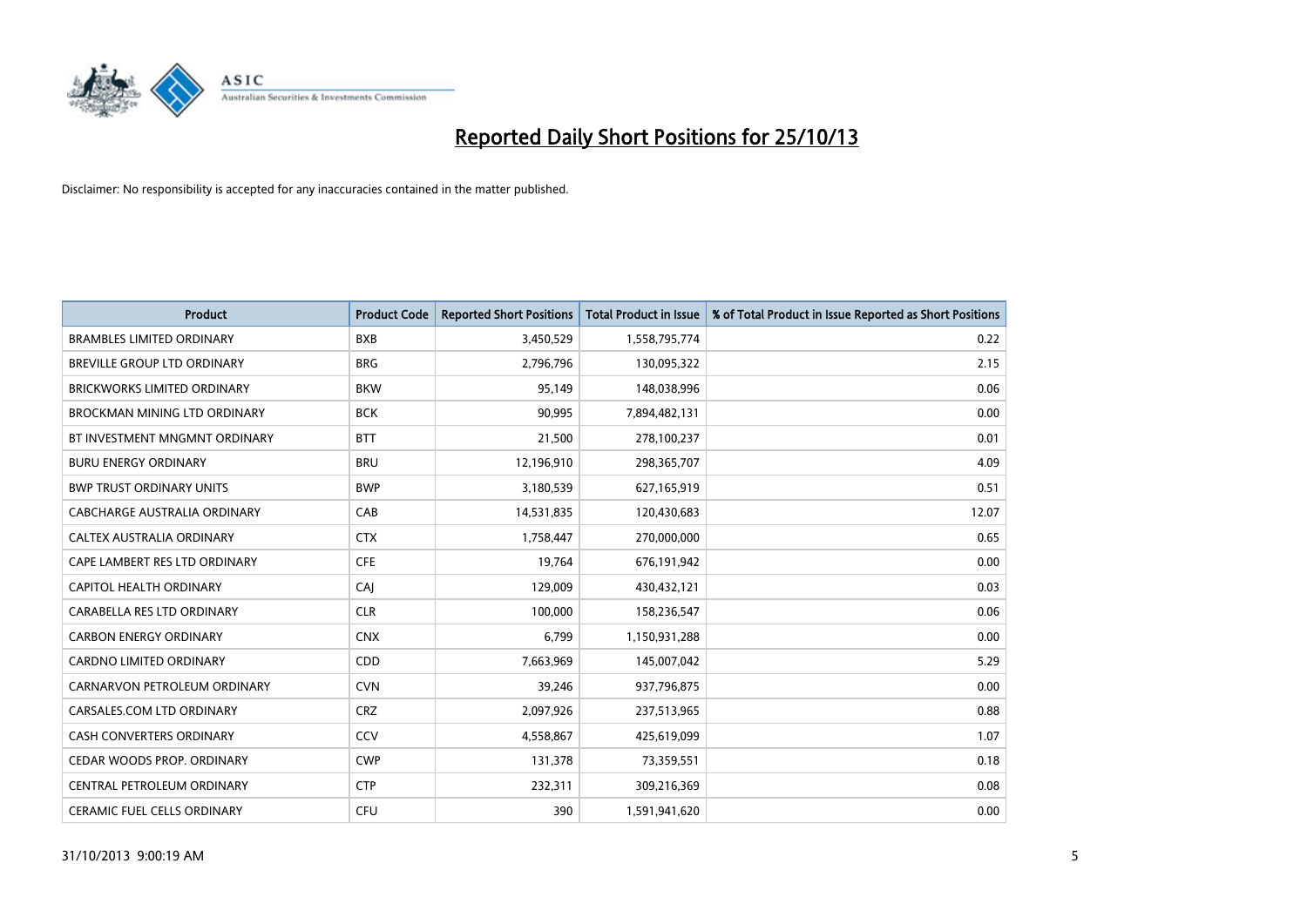

| <b>Product</b>                          | <b>Product Code</b> | <b>Reported Short Positions</b> | <b>Total Product in Issue</b> | % of Total Product in Issue Reported as Short Positions |
|-----------------------------------------|---------------------|---------------------------------|-------------------------------|---------------------------------------------------------|
| CFS RETAIL TRUST GRP STAPLED SECURITIES | <b>CFX</b>          | 55,193,260                      | 2,858,286,690                 | 1.93                                                    |
| CHALLENGER DIV.PRO. STAPLED UNITS       | <b>CDI</b>          | 49,204                          | 214,101,013                   | 0.02                                                    |
| <b>CHALLENGER LIMITED ORDINARY</b>      | <b>CGF</b>          | 1,387,948                       | 530,862,585                   | 0.26                                                    |
| CHARTER HALL GROUP STAPLED US PROHIBIT. | <b>CHC</b>          | 266,048                         | 309,068,171                   | 0.09                                                    |
| <b>CHARTER HALL RETAIL UNITS</b>        | <b>COR</b>          | 10,132,545                      | 341,843,880                   | 2.96                                                    |
| <b>CHORUS LIMITED ORDINARY</b>          | CNU                 | 46,783                          | 396,369,767                   | 0.01                                                    |
| CITIGOLD CORP LTD ORDINARY              | <b>CTO</b>          | 153,427                         | 1,352,907,765                 | 0.01                                                    |
| <b>CLOUGH LIMITED ORDINARY</b>          | <b>CLO</b>          | 945,067                         | 777,408,039                   | 0.12                                                    |
| COAL OF AFRICA LTD ORDINARY             | <b>CZA</b>          | 426                             | 1,048,368,613                 | 0.00                                                    |
| <b>COALSPUR MINES LTD ORDINARY</b>      | <b>CPL</b>          | 8,865,282                       | 641,394,435                   | 1.38                                                    |
| COCA-COLA AMATIL ORDINARY               | <b>CCL</b>          | 20,265,095                      | 763,590,249                   | 2.65                                                    |
| <b>COCHLEAR LIMITED ORDINARY</b>        | <b>COH</b>          | 9,282,541                       | 57,062,020                    | 16.27                                                   |
| COCKATOO COAL ORDINARY                  | <b>COK</b>          | 11,880,826                      | 886,294,158                   | 1.34                                                    |
| <b>CODAN LIMITED ORDINARY</b>           | <b>CDA</b>          | 1,036,059                       | 176,926,104                   | 0.59                                                    |
| <b>COFFEY INTERNATIONAL ORDINARY</b>    | COF                 | 4,836                           | 255,833,165                   | 0.00                                                    |
| <b>COKAL LTD ORDINARY</b>               | <b>CKA</b>          | 296,396                         | 455,421,892                   | 0.07                                                    |
| <b>COLLECTION HOUSE ORDINARY</b>        | <b>CLH</b>          | 1,044,756                       | 128,150,198                   | 0.82                                                    |
| COMMONWEALTH BANK, ORDINARY             | <b>CBA</b>          | 6,015,247                       | 1,611,928,836                 | 0.37                                                    |
| <b>COMMONWEALTH PROP ORDINARY UNITS</b> | <b>CPA</b>          | 18,740,997                      | 2,347,003,413                 | 0.80                                                    |
| <b>COMPASS RESOURCES ORDINARY</b>       | <b>CMR</b>          | 7,472                           | 1,403,744,100                 | 0.00                                                    |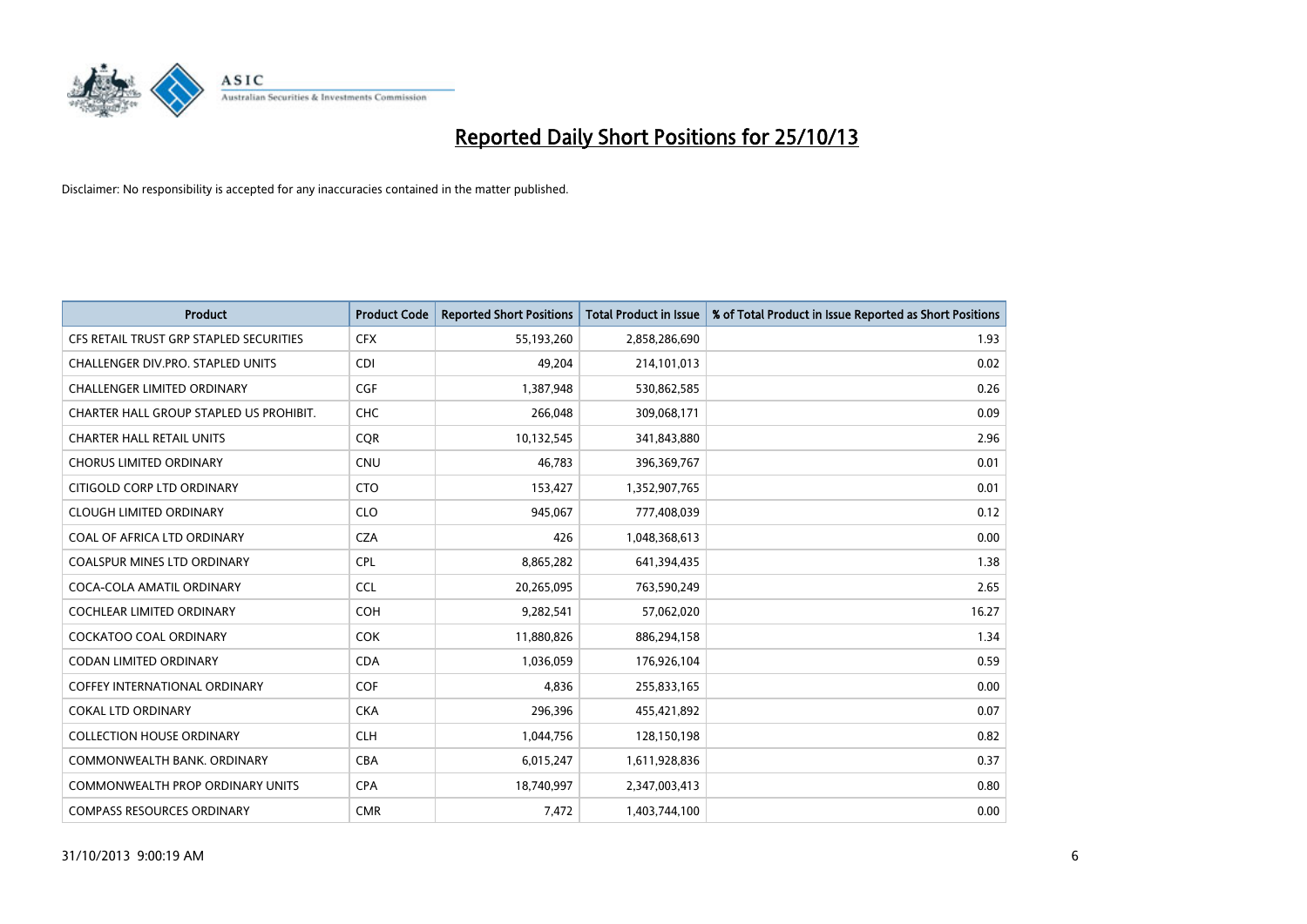

| <b>Product</b>                          | <b>Product Code</b> | <b>Reported Short Positions</b> | <b>Total Product in Issue</b> | % of Total Product in Issue Reported as Short Positions |
|-----------------------------------------|---------------------|---------------------------------|-------------------------------|---------------------------------------------------------|
| <b>COMPUTERSHARE LTD ORDINARY</b>       | <b>CPU</b>          | 12,242,760                      | 556,203,079                   | 2.20                                                    |
| COOPER ENERGY LTD ORDINARY              | <b>COE</b>          | 3,669                           | 329,099,922                   | 0.00                                                    |
| CORP TRAVEL LIMITED ORDINARY            | <b>CTD</b>          | 263,858                         | 78,246,245                    | 0.34                                                    |
| <b>CREDIT CORP GROUP ORDINARY</b>       | <b>CCP</b>          | 32,236                          | 46,131,882                    | 0.07                                                    |
| <b>CROMWELL PROP STAPLED SECURITIES</b> | <b>CMW</b>          | 10,201,681                      | 1,719,157,262                 | 0.59                                                    |
| <b>CROWE HORWATH AUS ORDINARY</b>       | <b>CRH</b>          | 636,709                         | 269,665,096                   | 0.24                                                    |
| <b>CROWN LIMITED ORDINARY</b>           | <b>CWN</b>          | 1,932,210                       | 728,394,185                   | 0.27                                                    |
| <b>CSG LIMITED ORDINARY</b>             | <b>CSV</b>          | 247,141                         | 278,973,075                   | 0.09                                                    |
| <b>CSL LIMITED ORDINARY</b>             | <b>CSL</b>          | 588,194                         | 487,069,486                   | 0.12                                                    |
| <b>CSR LIMITED ORDINARY</b>             | <b>CSR</b>          | 34,795,155                      | 506,000,315                   | 6.88                                                    |
| <b>CUDECO LIMITED ORDINARY</b>          | CDU                 | 8,312,329                       | 205,017,174                   | 4.05                                                    |
| DART ENERGY LTD ORDINARY                | <b>DTE</b>          | 6,431,992                       | 1,108,251,519                 | 0.58                                                    |
| DATA#3 LIMITED ORDINARY                 | DTL                 | 40,750                          | 153,974,950                   | 0.03                                                    |
| DAVID JONES LIMITED ORDINARY            | <b>DJS</b>          | 59,912,851                      | 535,002,401                   | 11.20                                                   |
| DECMIL GROUP LIMITED ORDINARY           | <b>DCG</b>          | 3,438,035                       | 168,657,794                   | 2.04                                                    |
| DEEP YELLOW LIMITED ORDINARY            | <b>DYL</b>          | 840                             | 1,562,794,247                 | 0.00                                                    |
| DEXUS PROPERTY GROUP STAPLED UNITS      | <b>DXS</b>          | 45,269,606                      | 4,628,228,426                 | 0.98                                                    |
| DISCOVERY METALS LTD ORDINARY           | <b>DML</b>          | 6,490,114                       | 560,034,418                   | 1.16                                                    |
| DIVERSIFIED UNITED ORDINARY             | <b>DUI</b>          | 5                               | 170,263,884                   | 0.00                                                    |
| DOMINO PIZZA ENTERPR ORDINARY           | <b>DMP</b>          | 418,543                         | 85,855,713                    | 0.49                                                    |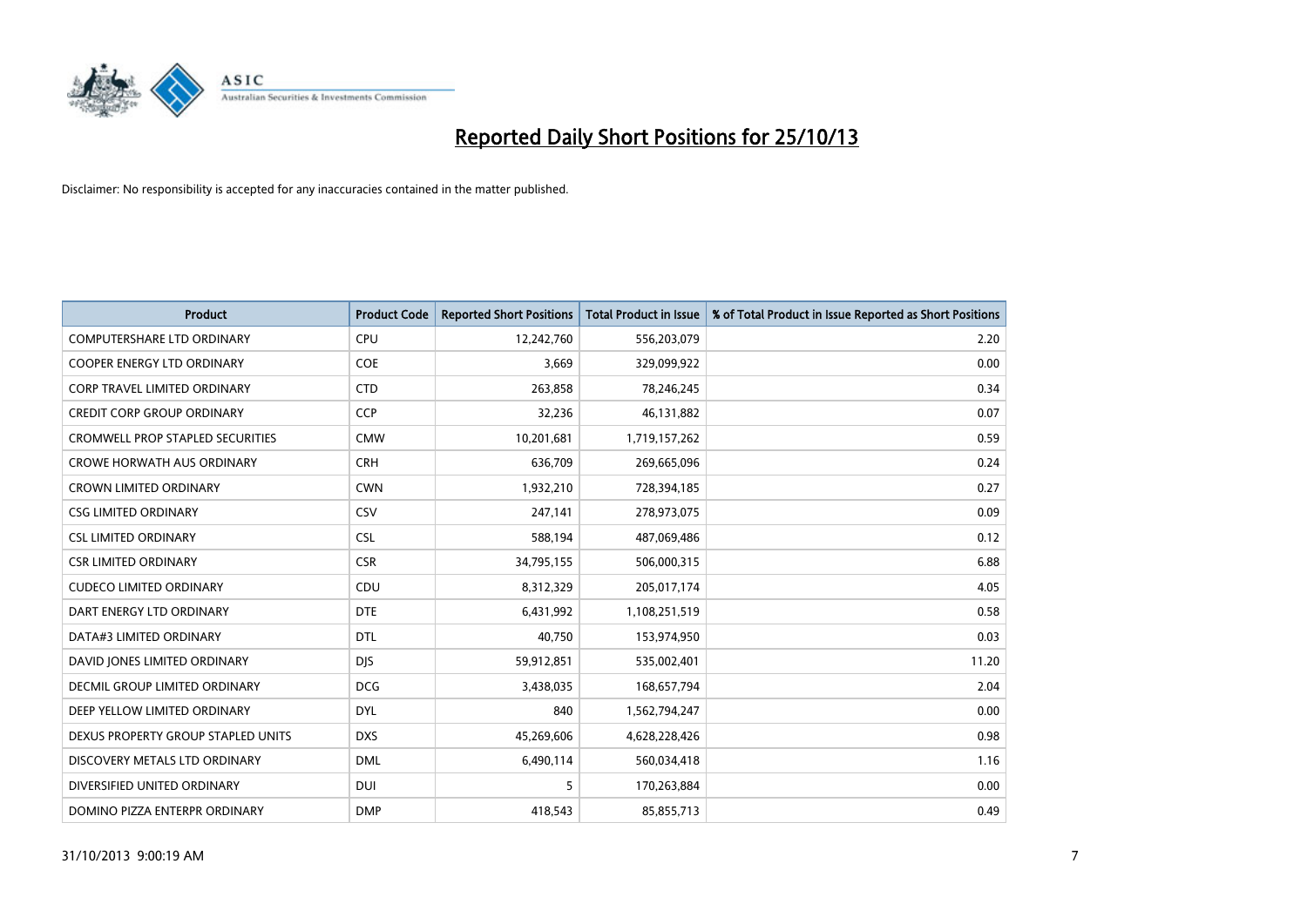

| <b>Product</b>                       | <b>Product Code</b> | <b>Reported Short Positions</b> | <b>Total Product in Issue</b> | % of Total Product in Issue Reported as Short Positions |
|--------------------------------------|---------------------|---------------------------------|-------------------------------|---------------------------------------------------------|
| DONACO INTERNATIONAL ORDINARY        | <b>DNA</b>          | 685,583                         | 371,731,146                   | 0.18                                                    |
| DOWNER EDI LIMITED ORDINARY          | <b>DOW</b>          | 11,487,376                      | 434,734,970                   | 2.64                                                    |
| DRILLSEARCH ENERGY ORDINARY          | <b>DLS</b>          | 13,501,668                      | 429,665,895                   | 3.14                                                    |
| DUET GROUP STAPLED US PROHIBIT.      | <b>DUE</b>          | 19,610,089                      | 1,237,195,531                 | 1.59                                                    |
| DULUXGROUP LIMITED ORDINARY          | <b>DLX</b>          | 1,654,867                       | 377,019,430                   | 0.44                                                    |
| <b>DWS LTD ORDINARY</b>              | <b>DWS</b>          | 585,794                         | 132,362,763                   | 0.44                                                    |
| ECHO ENTERTAINMENT ORDINARY          | <b>EGP</b>          | 7,364,379                       | 825,672,730                   | 0.89                                                    |
| <b>ELDERS LIMITED ORDINARY</b>       | <b>ELD</b>          | 19,497,945                      | 455,013,329                   | 4.29                                                    |
| ELEMENTAL MINERALS ORDINARY          | <b>ELM</b>          | 6,012                           | 303,263,391                   | 0.00                                                    |
| <b>EMECO HOLDINGS ORDINARY</b>       | <b>EHL</b>          | 10,106,543                      | 599,675,707                   | 1.69                                                    |
| <b>ENDEAVOUR MIN CORP CDI 1:1</b>    | <b>EVR</b>          | 388,689                         | 93,408,541                    | 0.42                                                    |
| <b>ENERGY RESOURCES ORDINARY 'A'</b> | ERA                 | 9,605,505                       | 517,725,062                   | 1.86                                                    |
| <b>ENERGY WORLD CORPOR, ORDINARY</b> | <b>EWC</b>          | 38,506,836                      | 1,734,166,672                 | 2.22                                                    |
| <b>ENVESTRA LIMITED ORDINARY</b>     | <b>ENV</b>          | 4,724,180                       | 1,796,808,474                 | 0.26                                                    |
| EQUATORIAL RES LTD ORDINARY          | EQX                 | 8                               | 121,885,353                   | 0.00                                                    |
| ERM POWER LIMITED ORDINARY           | EPW                 | 45,435                          | 208,401,816                   | 0.02                                                    |
| <b>ESERVGLOBAL LIMITED ORDINARY</b>  | ESV                 | 7,931,177                       | 249,045,997                   | 3.18                                                    |
| EVOLUTION MINING LTD ORDINARY        | <b>EVN</b>          | 19,780,795                      | 708,652,367                   | 2.79                                                    |
| FAIRFAX MEDIA LTD ORDINARY           | <b>FXI</b>          | 255,722,141                     | 2,351,955,725                 | 10.87                                                   |
| <b>FAR LTD ORDINARY</b>              | <b>FAR</b>          | 24,205,420                      | 2,499,846,742                 | 0.97                                                    |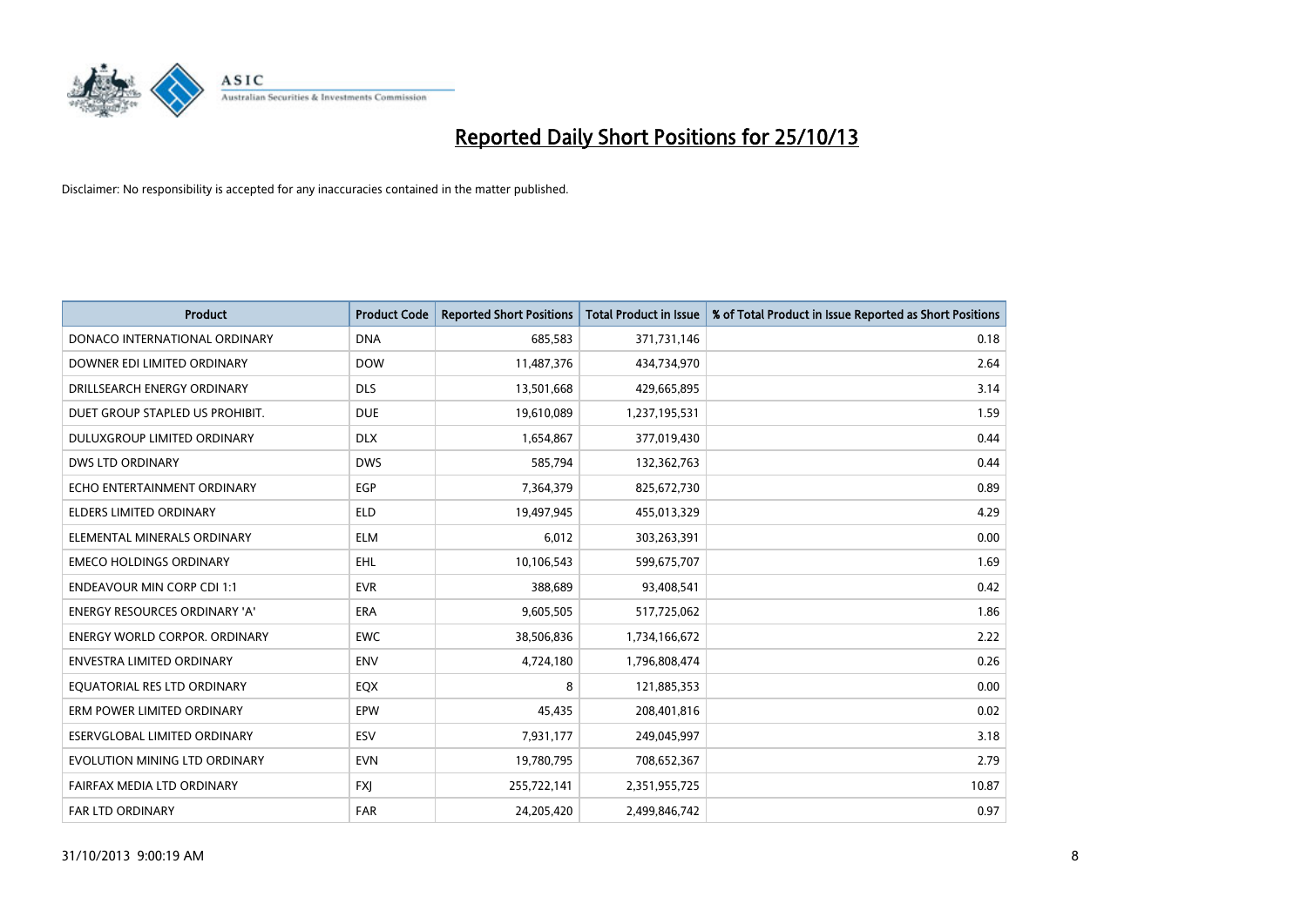

| <b>Product</b>                         | <b>Product Code</b> | <b>Reported Short Positions</b> | <b>Total Product in Issue</b> | % of Total Product in Issue Reported as Short Positions |
|----------------------------------------|---------------------|---------------------------------|-------------------------------|---------------------------------------------------------|
| FEDERATION CNTRES ORD/UNIT STAPLED SEC | FDC                 | 3,944,835                       | 1,427,641,565                 | 0.28                                                    |
| FISHER & PAYKEL H. ORDINARY            | <b>FPH</b>          | 216,087                         | 546,838,267                   | 0.04                                                    |
| FKP PROPERTY GROUP STAPLED SECURITIES  | <b>FKP</b>          | 10,031,999                      | 321,578,705                   | 3.12                                                    |
| FLEETWOOD CORP ORDINARY                | <b>FWD</b>          | 2,795,919                       | 60,522,619                    | 4.62                                                    |
| FLETCHER BUILDING ORDINARY             | <b>FBU</b>          | 3,247,243                       | 687,854,788                   | 0.47                                                    |
| FLEXIGROUP LIMITED ORDINARY            | <b>FXL</b>          | 178,327                         | 303,385,394                   | 0.06                                                    |
| <b>FLIGHT CENTRE ORDINARY</b>          | <b>FLT</b>          | 2,720,489                       | 100,527,011                   | 2.71                                                    |
| <b>FLINDERS MINES LTD ORDINARY</b>     | <b>FMS</b>          | 2,913,441                       | 1,824,843,676                 | 0.16                                                    |
| <b>FOCUS MINERALS LTD ORDINARY</b>     | <b>FML</b>          | 529,715                         | 9,137,375,877                 | 0.01                                                    |
| FONTERRA SHARE FUND ORDINARY UNITS     | <b>FSF</b>          | 35,178                          | 106,151,733                   | 0.03                                                    |
| FORGE GROUP LIMITED ORDINARY           | FGE                 | 1,486,030                       | 86,169,014                    | 1.72                                                    |
| <b>FORTESCUE METALS GRP ORDINARY</b>   | <b>FMG</b>          | 176,022,468                     | 3,113,798,151                 | 5.65                                                    |
| <b>G.U.D. HOLDINGS ORDINARY</b>        | GUD                 | 5,239,068                       | 71,341,319                    | 7.34                                                    |
| <b>G8 EDUCATION LIMITED ORDINARY</b>   | <b>GEM</b>          | 1,532,870                       | 300,302,719                   | 0.51                                                    |
| <b>GALAXY RESOURCES ORDINARY</b>       | GXY                 | 5,069,848                       | 1,007,464,921                 | 0.50                                                    |
| <b>GENETIC TECHNOLOGIES ORDINARY</b>   | GTG                 | 182,610                         | 565,749,677                   | 0.03                                                    |
| <b>GEODYNAMICS LIMITED ORDINARY</b>    | GDY                 | 1,050                           | 406,452,608                   | 0.00                                                    |
| <b>GINDALBIE METALS LTD ORDINARY</b>   | GBG                 | 53,954,571                      | 1,493,054,193                 | 3.61                                                    |
| <b>GOODMAN FIELDER, ORDINARY</b>       | GFF                 | 28,083,337                      | 1,955,559,207                 | 1.44                                                    |
| <b>GOODMAN GROUP STAPLED</b>           | <b>GMG</b>          | 7,730,394                       | 1,718,742,809                 | 0.45                                                    |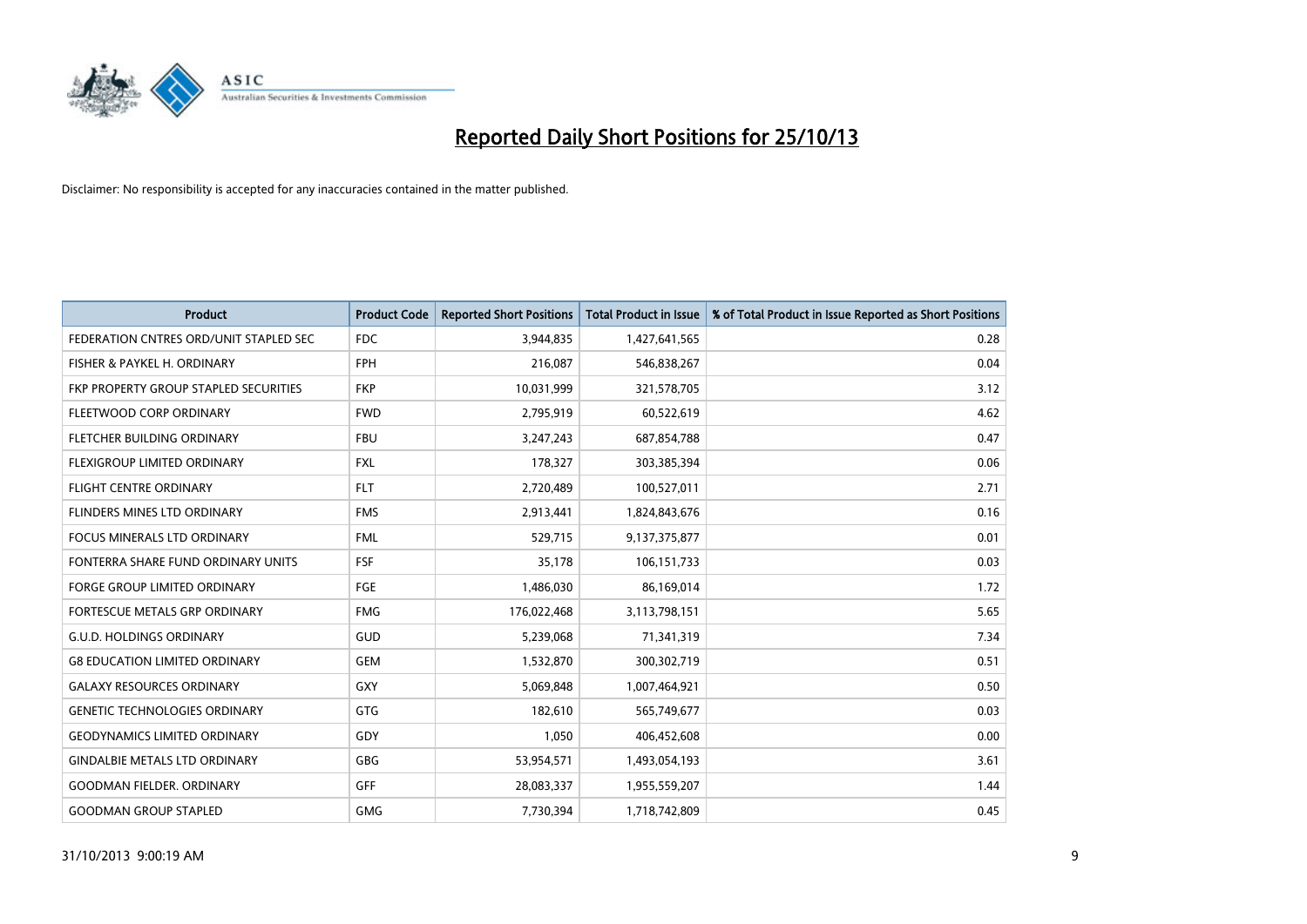

| <b>Product</b>                                   | <b>Product Code</b> | <b>Reported Short Positions</b> | <b>Total Product in Issue</b> | % of Total Product in Issue Reported as Short Positions |
|--------------------------------------------------|---------------------|---------------------------------|-------------------------------|---------------------------------------------------------|
| <b>GPT GROUP STAPLED SEC.</b>                    | <b>GPT</b>          | 8,749,759                       | 1,694,888,638                 | 0.52                                                    |
| <b>GRAINCORP LIMITED A CLASS ORDINARY</b>        | <b>GNC</b>          | 396,525                         | 228,855,628                   | 0.17                                                    |
| <b>GRANGE RESOURCES. ORDINARY</b>                | GRR                 | 5,003,048                       | 1,156,492,195                 | 0.43                                                    |
| <b>GREENCROSS LIMITED ORDINARY</b>               | <b>GXL</b>          | 3,537                           | 37,535,276                    | 0.01                                                    |
| <b>GREENLAND MIN EN LTD ORDINARY</b>             | GGG                 | 5,047,302                       | 573,617,440                   | 0.88                                                    |
| <b>GROWTHPOINT PROPERTY ORD/UNIT STAPLED SEC</b> | GOZ                 | 65,347                          | 414,410,218                   | 0.02                                                    |
| <b>GRYPHON MINERALS LTD ORDINARY</b>             | GRY                 | 7,297,523                       | 400,691,164                   | 1.82                                                    |
| <b>GUILDFORD COAL LTD ORDINARY</b>               | <b>GUF</b>          | 562,215                         | 635,046,899                   | 0.09                                                    |
| <b>GUIARAT NRE COAL LTD ORDINARY</b>             | <b>GNM</b>          | 188,056                         | 1,376,138,678                 | 0.01                                                    |
| <b>GWA GROUP LTD ORDINARY</b>                    | <b>GWA</b>          | 13,995,692                      | 306,533,770                   | 4.57                                                    |
| <b>HARVEY NORMAN ORDINARY</b>                    | <b>HVN</b>          | 60,839,564                      | 1,062,316,784                 | 5.73                                                    |
| <b>HENDERSON GROUP CDI 1:1</b>                   | <b>HGG</b>          | 947,965                         | 737,836,207                   | 0.13                                                    |
| HFA HOLDINGS LIMITED ORDINARY                    | <b>HFA</b>          | 3,863                           | 118,738,157                   | 0.00                                                    |
| <b>HIGHLANDS PACIFIC ORDINARY</b>                | <b>HIG</b>          | 3,153                           | 789,344,774                   | 0.00                                                    |
| HILLGROVE RES LTD ORDINARY                       | <b>HGO</b>          | 5,790,964                       | 1,178,589,221                 | 0.49                                                    |
| HILLS HOLDINGS LTD ORDINARY                      | HIL                 | 117,294                         | 243,740,241                   | 0.05                                                    |
| HORIZON OIL LIMITED ORDINARY                     | <b>HZN</b>          | 73,100,212                      | 1,301,147,932                 | 5.62                                                    |
| HOT CHILI LTD ORDINARY                           | <b>HCH</b>          | 533                             | 344,504,386                   | 0.00                                                    |
| <b>IINET LIMITED ORDINARY</b>                    | <b>IIN</b>          | 1,274,848                       | 161,238,847                   | 0.79                                                    |
| <b>ILUKA RESOURCES ORDINARY</b>                  | ILU                 | 38,701,154                      | 418,700,517                   | 9.24                                                    |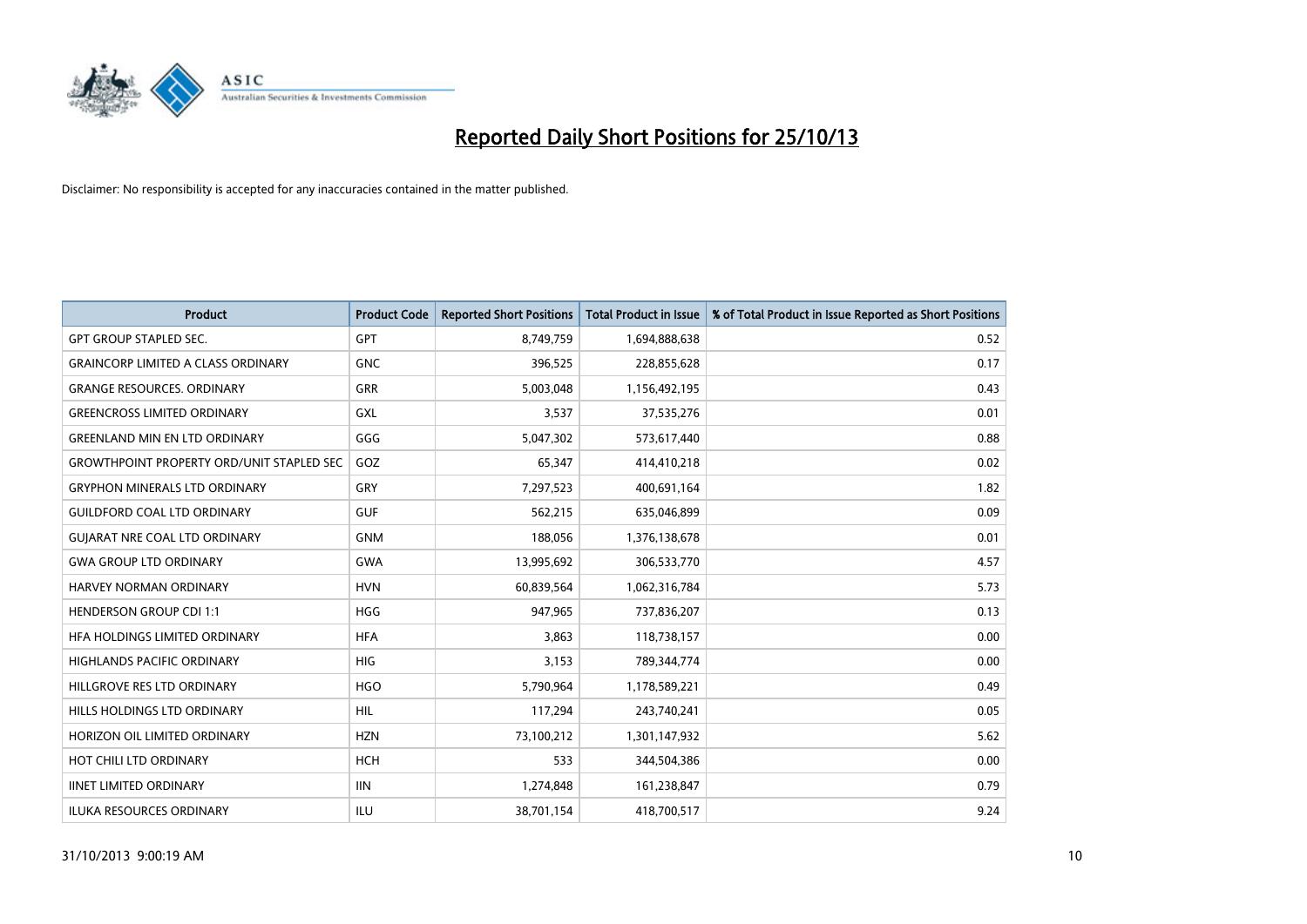

| <b>Product</b>                                | <b>Product Code</b> | <b>Reported Short Positions</b> | <b>Total Product in Issue</b> | % of Total Product in Issue Reported as Short Positions |
|-----------------------------------------------|---------------------|---------------------------------|-------------------------------|---------------------------------------------------------|
| <b>IMDEX LIMITED ORDINARY</b>                 | <b>IMD</b>          | 3,626,974                       | 210,473,188                   | 1.72                                                    |
| IMF (AUSTRALIA) LTD ORDINARY                  | <b>IMF</b>          | 4,807,415                       | 141,690,778                   | 3.39                                                    |
| <b>INCITEC PIVOT ORDINARY</b>                 | IPL                 | 30,059,590                      | 1,628,730,107                 | 1.85                                                    |
| INDEPENDENCE GROUP ORDINARY                   | <b>IGO</b>          | 4,033,760                       | 233,323,905                   | 1.73                                                    |
| <b>INDOPHIL RESOURCES ORDINARY</b>            | <b>IRN</b>          | 342,804                         | 1,203,146,194                 | 0.03                                                    |
| <b>INFIGEN ENERGY STAPLED SECURITIES</b>      | <b>IFN</b>          | 4,287,982                       | 764,993,434                   | 0.56                                                    |
| <b>INFOMEDIA LTD ORDINARY</b>                 | IFM                 | 343,713                         | 304,953,155                   | 0.11                                                    |
| <b>INGENIA GROUP STAPLED SECURITIES</b>       | <b>INA</b>          | 908,761                         | 676,240,232                   | 0.13                                                    |
| <b>INOVA RESOURCES LTD ORDINARY</b>           | <b>IVA</b>          | 258                             | 729,665,661                   | 0.00                                                    |
| <b>INSURANCE AUSTRALIA ORDINARY</b>           | IAG                 | 10,022,495                      | 2,079,034,021                 | 0.48                                                    |
| <b>INTREPID MINES ORDINARY</b>                | <b>IAU</b>          | 19,320,988                      | 556,273,428                   | 3.47                                                    |
| <b>INVESTA OFFICE FUND STAPLED SECURITIES</b> | <b>IOF</b>          | 645,937                         | 614,047,458                   | 0.11                                                    |
| <b>INVOCARE LIMITED ORDINARY</b>              | <b>IVC</b>          | 6,864,298                       | 110,030,298                   | 6.24                                                    |
| <b>IOOF HOLDINGS LTD ORDINARY</b>             | IFL                 | 1,784,026                       | 232,118,034                   | 0.77                                                    |
| <b>IPROPERTY GROUP LTD ORDINARY</b>           | <b>IPP</b>          | 73,848                          | 181,398,426                   | 0.04                                                    |
| <b>IRESS LIMITED ORDINARY</b>                 | <b>IRE</b>          | 415,324                         | 158,585,126                   | 0.26                                                    |
| <b>IRON ORE HOLDINGS ORDINARY</b>             | <b>IOH</b>          | 26,197                          | 161,174,005                   | 0.02                                                    |
| <b>ISELECT LTD ORDINARY</b>                   | <b>ISU</b>          | 1,593,932                       | 260,204,894                   | 0.61                                                    |
| ISHARES S&P 500 CDI 1:1                       | <b>IVV</b>          | 22,778                          | 116,350,000                   | 0.02                                                    |
| ISHS EUROPE ETF CDI 1:1                       | IEU                 | 17,209                          | 50,800,000                    | 0.03                                                    |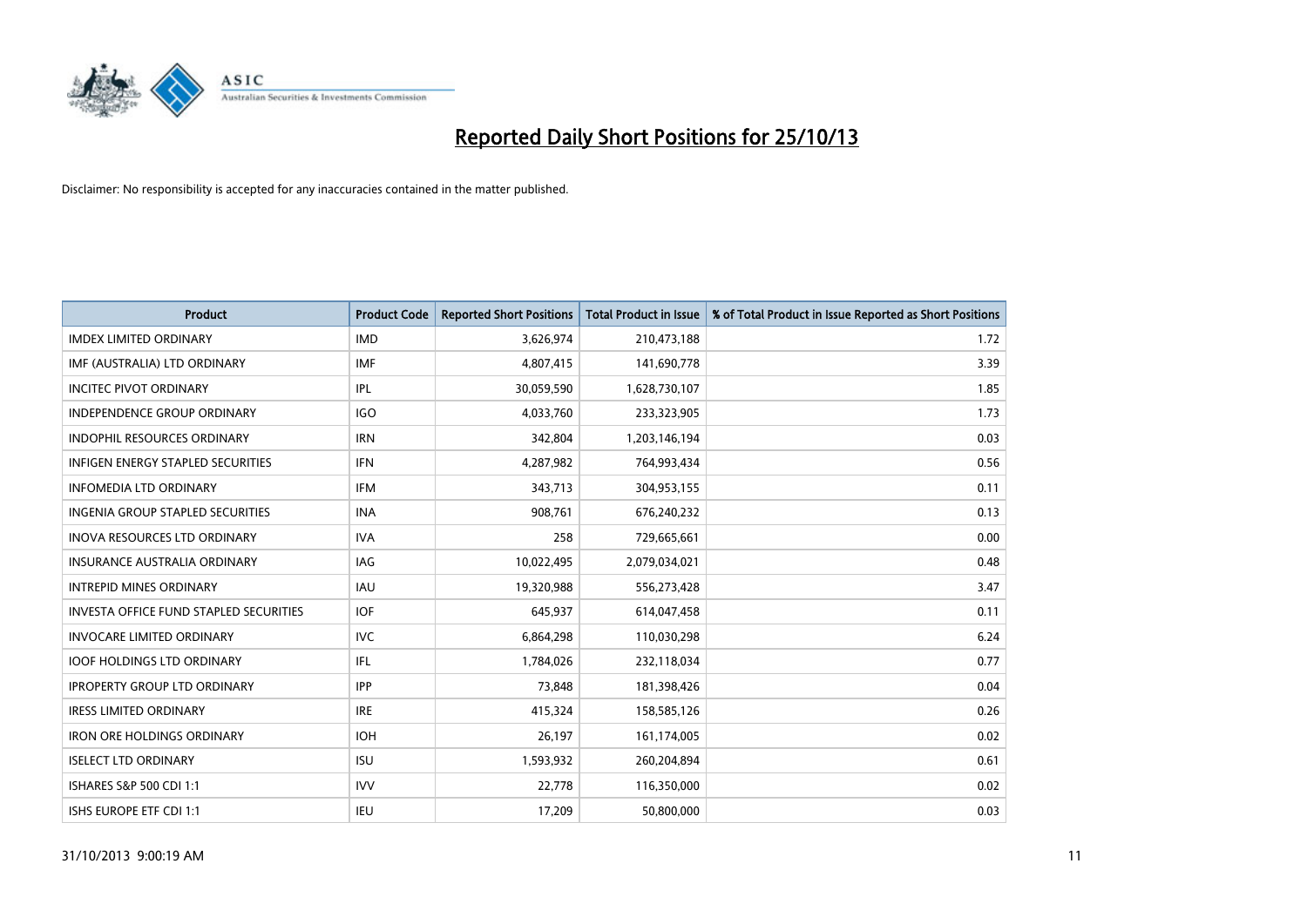

| <b>Product</b>                                  | <b>Product Code</b> | <b>Reported Short Positions</b> | <b>Total Product in Issue</b> | % of Total Product in Issue Reported as Short Positions |
|-------------------------------------------------|---------------------|---------------------------------|-------------------------------|---------------------------------------------------------|
| ISHS MSCI JAPAN ETF CDI 1:1                     | <b>IJP</b>          | 10,599                          | 822,000,000                   | 0.00                                                    |
| <b>IAMES HARDIE INDUST CHESS DEPOSITARY INT</b> | <b>IHX</b>          | 8,719,138                       | 442,685,722                   | 1.97                                                    |
| <b>JB HI-FI LIMITED ORDINARY</b>                | <b>IBH</b>          | 7,968,070                       | 99,920,797                    | 7.97                                                    |
| <b>JUMBO INTERACTIVE ORDINARY</b>               | <b>JIN</b>          | 19,000                          | 43,752,560                    | 0.04                                                    |
| <b>KAGARA LTD ORDINARY</b>                      | <b>KZL</b>          | 3,361,797                       | 798,953,117                   | 0.42                                                    |
| KAROON GAS AUSTRALIA ORDINARY                   | <b>KAR</b>          | 960,878                         | 255,841,581                   | 0.38                                                    |
| KATHMANDU HOLD LTD ORDINARY                     | <b>KMD</b>          | 30,217                          | 200,215,894                   | 0.02                                                    |
| <b>KBL MINING LIMITED ORDINARY</b>              | <b>KBL</b>          | 1,820                           | 393,535,629                   | 0.00                                                    |
| KINGSGATE CONSOLID. ORDINARY                    | <b>KCN</b>          | 16,885,588                      | 152,284,777                   | 11.09                                                   |
| KINGSROSE MINING LTD ORDINARY                   | <b>KRM</b>          | 503,272                         | 335,753,851                   | 0.15                                                    |
| LEIGHTON HOLDINGS ORDINARY                      | LEI                 | 23,218,853                      | 337,235,188                   | 6.89                                                    |
| LEND LEASE GROUP UNIT/ORD STAPLED               | LLC                 | 4,718,484                       | 576,712,337                   | 0.82                                                    |
| LINC ENERGY LTD ORDINARY                        | <b>LNC</b>          | 12,049,271                      | 518,687,562                   | 2.32                                                    |
| LONESTAR RESO LTD ORDINARY                      | <b>LNR</b>          | 17,220                          | 697,187,211                   | 0.00                                                    |
| LYCOPODIUM LIMITED ORDINARY                     | LYL                 | 90                              | 38,955,103                    | 0.00                                                    |
| LYNAS CORPORATION ORDINARY                      | <b>LYC</b>          | 183,365,853                     | 1,961,060,594                 | 9.35                                                    |
| M2 TELECOMMUNICATION ORDINARY                   | <b>MTU</b>          | 7,629,715                       | 178,573,822                   | 4.27                                                    |
| <b>MACA LIMITED ORDINARY</b>                    | <b>MLD</b>          | 217                             | 172,500,000                   | 0.00                                                    |
| <b>MACMAHON HOLDINGS ORDINARY</b>               | <b>MAH</b>          | 1,862,485                       | 1,261,699,966                 | 0.15                                                    |
| MACO ATLAS ROADS GRP ORDINARY STAPLED           | <b>MOA</b>          | 13,645,639                      | 487,230,540                   | 2.80                                                    |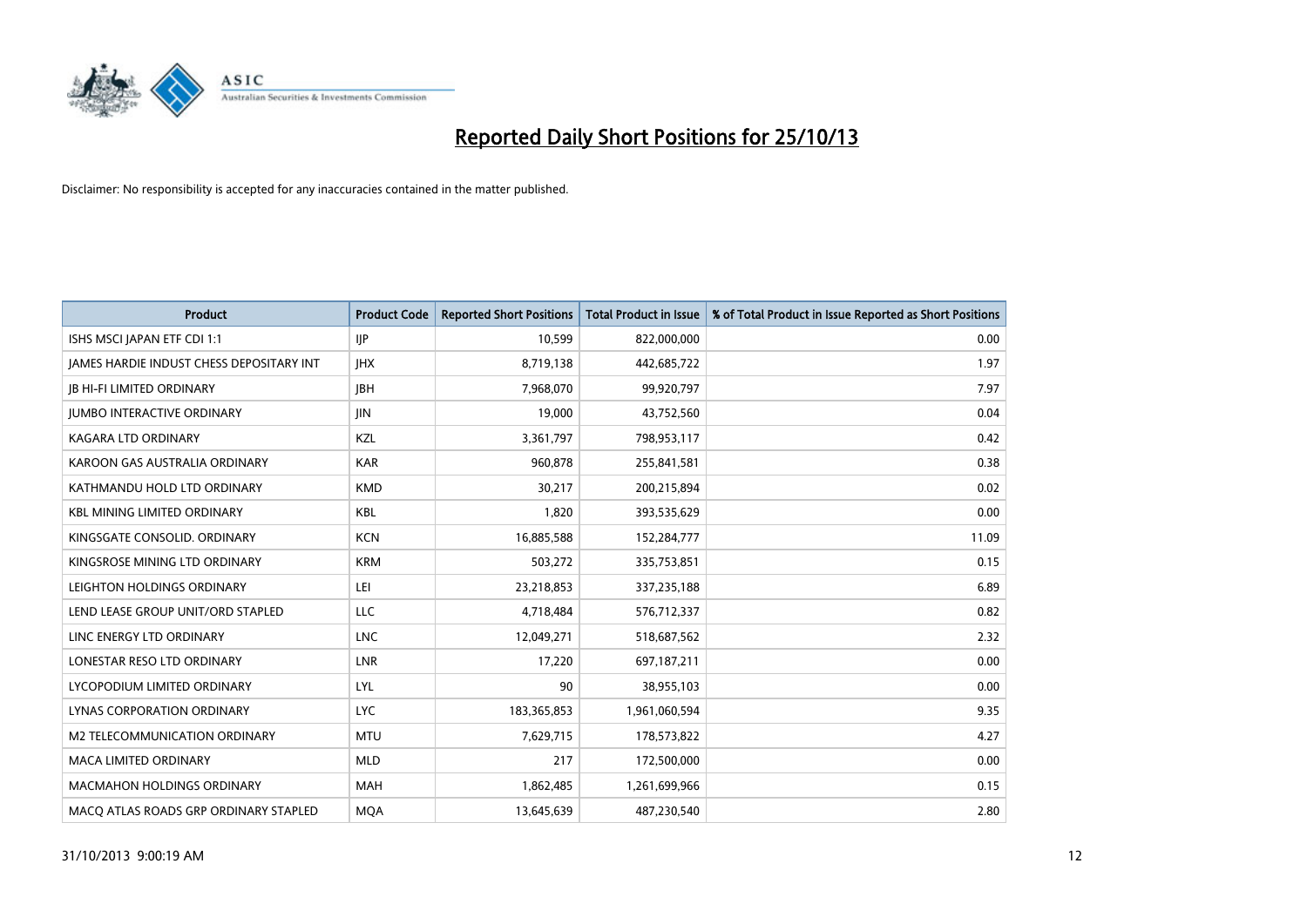

| <b>Product</b>                       | <b>Product Code</b> | <b>Reported Short Positions</b> | <b>Total Product in Issue</b> | % of Total Product in Issue Reported as Short Positions |
|--------------------------------------|---------------------|---------------------------------|-------------------------------|---------------------------------------------------------|
| MACOUARIE GROUP LTD ORDINARY         | MQG                 | 2,659,934                       | 339,888,036                   | 0.78                                                    |
| MACQUARIE TELECOM GP ORDINARY        | MAQ                 | 4,070                           | 20,967,121                    | 0.02                                                    |
| MAGELLAN FIN GRP LTD ORDINARY        | <b>MFG</b>          | 660,197                         | 155,644,649                   | 0.42                                                    |
| <b>MATRIX C &amp; E LTD ORDINARY</b> | <b>MCE</b>          | 2,894,621                       | 94,555,428                    | 3.06                                                    |
| <b>MAVERICK DRILLING ORDINARY</b>    | <b>MAD</b>          | 8,264,828                       | 452,726,751                   | 1.83                                                    |
| <b>MAXITRANS INDUSTRIES ORDINARY</b> | <b>MXI</b>          | 442,970                         | 183,993,392                   | 0.24                                                    |
| MAYNE PHARMA LTD ORDINARY            | <b>MYX</b>          | 1,465,496                       | 563,459,968                   | 0.26                                                    |
| MCMILLAN SHAKESPEARE ORDINARY        | <b>MMS</b>          | 962,844                         | 74,523,965                    | 1.29                                                    |
| MEDUSA MINING LTD ORDINARY           | <b>MML</b>          | 2,617,744                       | 188,903,911                   | 1.39                                                    |
| MEO AUSTRALIA LTD ORDINARY           | <b>MEO</b>          | 10,845                          | 627,264,587                   | 0.00                                                    |
| <b>MERMAID MARINE ORDINARY</b>       | <b>MRM</b>          | 690,494                         | 232,652,241                   | 0.30                                                    |
| MESOBLAST LIMITED ORDINARY           | <b>MSB</b>          | 16,490,017                      | 317,350,901                   | 5.20                                                    |
| METALS X LIMITED ORDINARY            | <b>MLX</b>          | 77,960                          | 1,652,636,110                 | 0.00                                                    |
| METCASH LIMITED ORDINARY             | <b>MTS</b>          | 87,004,134                      | 880,704,786                   | 9.88                                                    |
| METMINCO LIMITED ORDINARY            | <b>MNC</b>          | 1,048,001                       | 1,749,543,023                 | 0.06                                                    |
| MICLYN EXP OFFSHR ORDINARY           | <b>MIO</b>          | 107,825                         | 281,754,775                   | 0.04                                                    |
| MIGHTY RIVER POWER ORDINARY          | <b>MYT</b>          | 1,386,541                       | 1,400,000,094                 | 0.10                                                    |
| MILTON CORPORATION ORDINARY          | <b>MLT</b>          | 32,972                          | 627,357,755                   | 0.01                                                    |
| MINCOR RESOURCES NL ORDINARY         | <b>MCR</b>          | 2,416,882                       | 188,208,274                   | 1.28                                                    |
| MINERAL DEPOSITS ORDINARY            | <b>MDL</b>          | 2,484,375                       | 83,538,786                    | 2.97                                                    |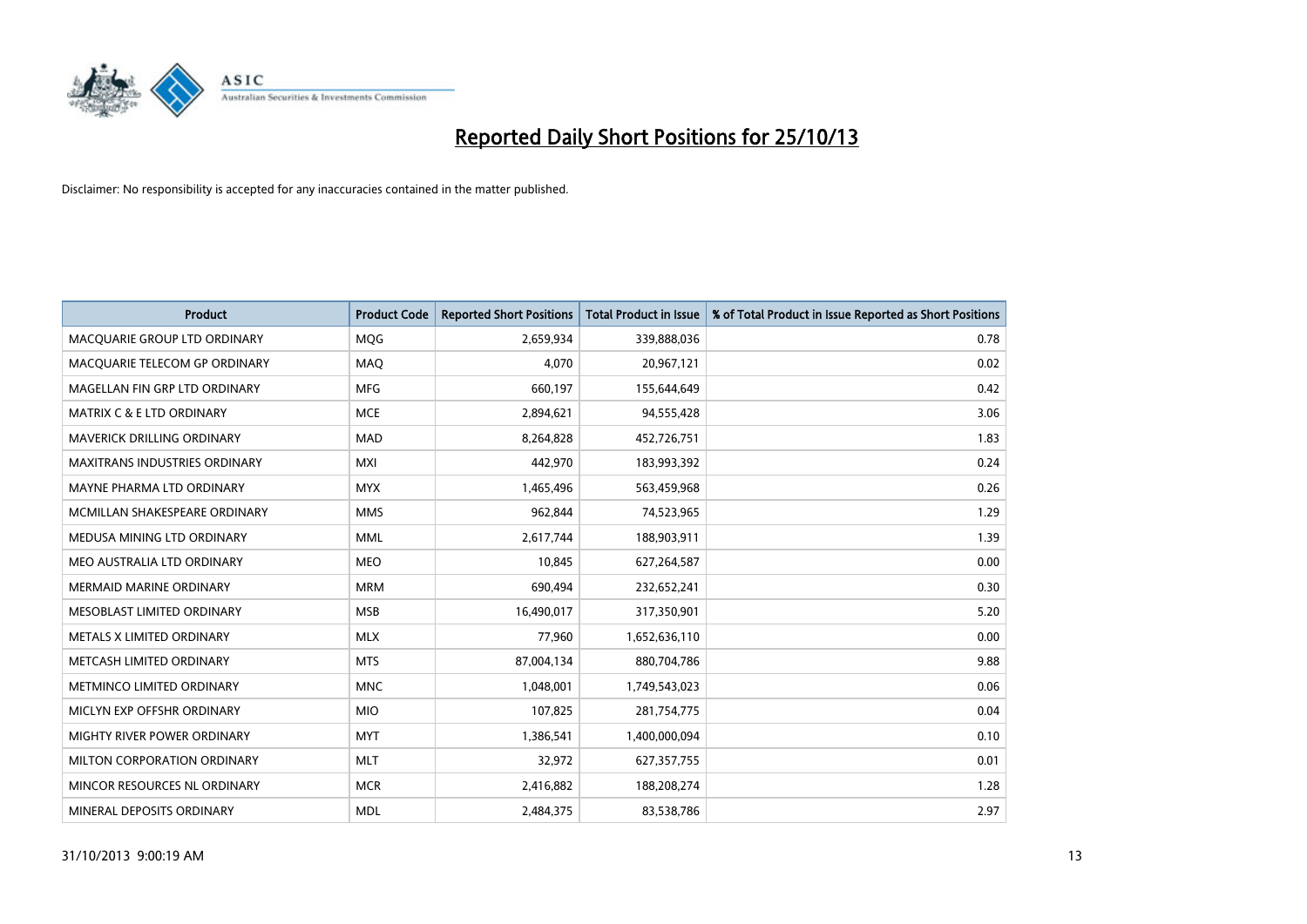

| <b>Product</b>                    | <b>Product Code</b> | <b>Reported Short Positions</b> | <b>Total Product in Issue</b> | % of Total Product in Issue Reported as Short Positions |
|-----------------------------------|---------------------|---------------------------------|-------------------------------|---------------------------------------------------------|
| MINERAL RESOURCES, ORDINARY       | <b>MIN</b>          | 3,130,180                       | 185,987,992                   | 1.68                                                    |
| MIRABELA NICKEL LTD ORDINARY      | <b>MBN</b>          | 23,443,124                      | 876,801,147                   | 2.67                                                    |
| MIRVAC GROUP STAPLED SECURITIES   | <b>MGR</b>          | 2,678,065                       | 3,664,938,678                 | 0.07                                                    |
| MOBILE EMBRACE LTD ORDINARY       | <b>MBE</b>          | 3,500                           | 307,877,790                   | 0.00                                                    |
| MOLOPO ENERGY LTD ORDINARY        | <b>MPO</b>          | 93,618                          | 246,724,091                   | 0.04                                                    |
| MONADELPHOUS GROUP ORDINARY       | <b>MND</b>          | 12,539,655                      | 92,308,047                    | 13.58                                                   |
| MORTGAGE CHOICE LTD ORDINARY      | MOC                 | 128,153                         | 123,431,282                   | 0.10                                                    |
| <b>MOUNT GIBSON IRON ORDINARY</b> | <b>MGX</b>          | 12,140,472                      | 1,090,584,232                 | 1.11                                                    |
| MULTIPLEX SITES SITES             | <b>MXUPA</b>        | 1,299                           | 4,500,000                     | 0.03                                                    |
| MURCHISON METALS LTD ORDINARY     | <b>MMX</b>          | 215,484                         | 450,497,346                   | 0.05                                                    |
| MYER HOLDINGS LTD ORDINARY        | <b>MYR</b>          | 81,396,637                      | 583,894,551                   | 13.94                                                   |
| NANOSONICS LIMITED ORDINARY       | <b>NAN</b>          | 43,698                          | 262,822,463                   | 0.02                                                    |
| NATIONAL AUST. BANK ORDINARY      | <b>NAB</b>          | 8,306,852                       | 2,348,902,914                 | 0.35                                                    |
| NAVITAS LIMITED ORDINARY          | <b>NVT</b>          | 1,673,026                       | 375,416,910                   | 0.45                                                    |
| NEON ENERGY LIMITED ORDINARY      | <b>NEN</b>          | 1,668,873                       | 553,037,848                   | 0.30                                                    |
| NEUREN PHARMACEUT, ORDINARY       | <b>NEU</b>          | 3,432,429                       | 1,264,486,678                 | 0.27                                                    |
| NEW HOPE CORPORATION ORDINARY     | <b>NHC</b>          | 1,457,189                       | 830,715,225                   | 0.18                                                    |
| NEW STANDARD ENERGY ORDINARY      | <b>NSE</b>          | 322,032                         | 305,331,847                   | 0.11                                                    |
| NEWCREST MINING ORDINARY          | <b>NCM</b>          | 8,127,072                       | 766,510,971                   | 1.06                                                    |
| NEWS CORP A NON-VOTING CDI        | <b>NWSLV</b>        | 2,710,611                       | 4,087,188                     | 66.32                                                   |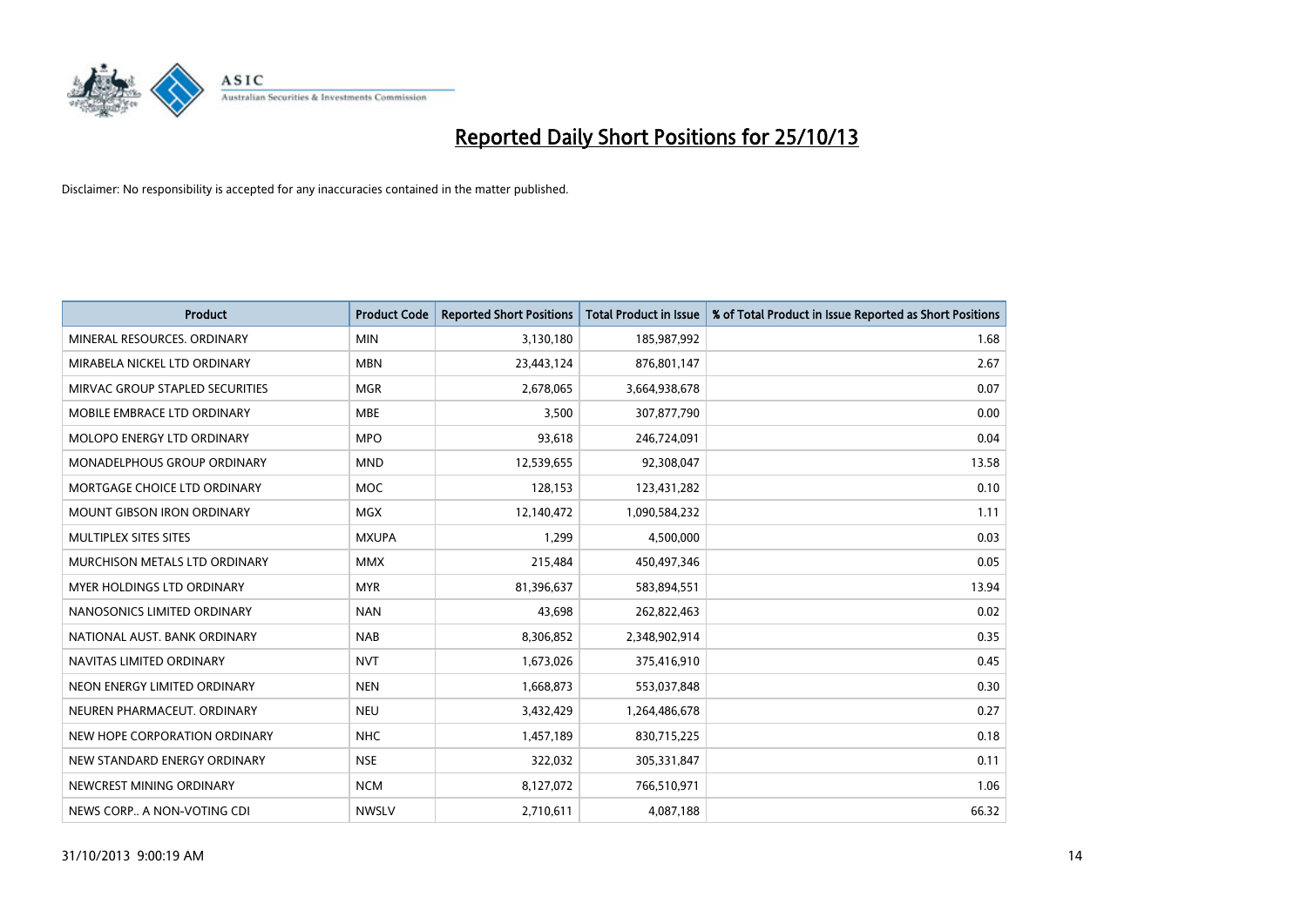

| <b>Product</b>                        | <b>Product Code</b> | <b>Reported Short Positions</b> | <b>Total Product in Issue</b> | % of Total Product in Issue Reported as Short Positions |
|---------------------------------------|---------------------|---------------------------------|-------------------------------|---------------------------------------------------------|
| NEWS CORP B VOTING CDI                | <b>NWS</b>          | 2,298,926                       | 26,728,911                    | 8.60                                                    |
| NEWSAT LIMITED ORDINARY               | <b>NWT</b>          | 233,733                         | 574,240,283                   | 0.04                                                    |
| NEXTDC LIMITED ORDINARY               | <b>NXT</b>          | 6,041,622                       | 192,904,486                   | 3.13                                                    |
| NEXUS ENERGY LIMITED ORDINARY         | <b>NXS</b>          | 1,001,607                       | 1,330,219,459                 | 0.08                                                    |
| NIB HOLDINGS LIMITED ORDINARY         | <b>NHF</b>          | 4,526,509                       | 439,004,182                   | 1.03                                                    |
| NIDO PETROLEUM ORDINARY               | <b>NDO</b>          | 42,500                          | 2,046,650,968                 | 0.00                                                    |
| NOBLE MINERAL RES ORDINARY            | <b>NMG</b>          | 2,365,726                       | 666,397,952                   | 0.36                                                    |
| NORTHERN IRON LTD ORDINARY            | <b>NFE</b>          | 1,133,160                       | 484,405,314                   | 0.23                                                    |
| NORTHERN STAR ORDINARY                | <b>NST</b>          | 5,309,475                       | 424,279,762                   | 1.25                                                    |
| NOVOGEN LIMITED ORDINARY              | <b>NRT</b>          | 121,491                         | 144,622,257                   | 0.08                                                    |
| NRW HOLDINGS LIMITED ORDINARY         | <b>NWH</b>          | 12,436,847                      | 278,888,011                   | 4.46                                                    |
| NUCOAL RESOURCES LTD ORDINARY         | <b>NCR</b>          | 2,652                           | 768,612,354                   | 0.00                                                    |
| NUFARM LIMITED ORDINARY               | <b>NUF</b>          | 12,225,497                      | 263,335,277                   | 4.64                                                    |
| NUPLEX INDUSTRIES ORDINARY            | <b>NPX</b>          | 129,000                         | 198,125,827                   | 0.07                                                    |
| <b>OAKTON LIMITED ORDINARY</b>        | <b>OKN</b>          | 8,880                           | 89,968,985                    | 0.01                                                    |
| OCEANAGOLD CORP. CHESS DEPOSITARY INT | <b>OGC</b>          | 355,582                         | 293,587,920                   | 0.12                                                    |
| OIL SEARCH LTD ORDINARY               | OSH                 | 4,350,720                       | 1,343,361,150                 | 0.32                                                    |
| OM HOLDINGS LIMITED ORDINARY          | OMH                 | 1,930,321                       | 733,423,337                   | 0.26                                                    |
| ORICA LIMITED ORDINARY                | ORI                 | 9,373,640                       | 368,203,632                   | 2.55                                                    |
| ORIGIN ENERGY ORDINARY                | <b>ORG</b>          | 8,031,450                       | 1,101,225,151                 | 0.73                                                    |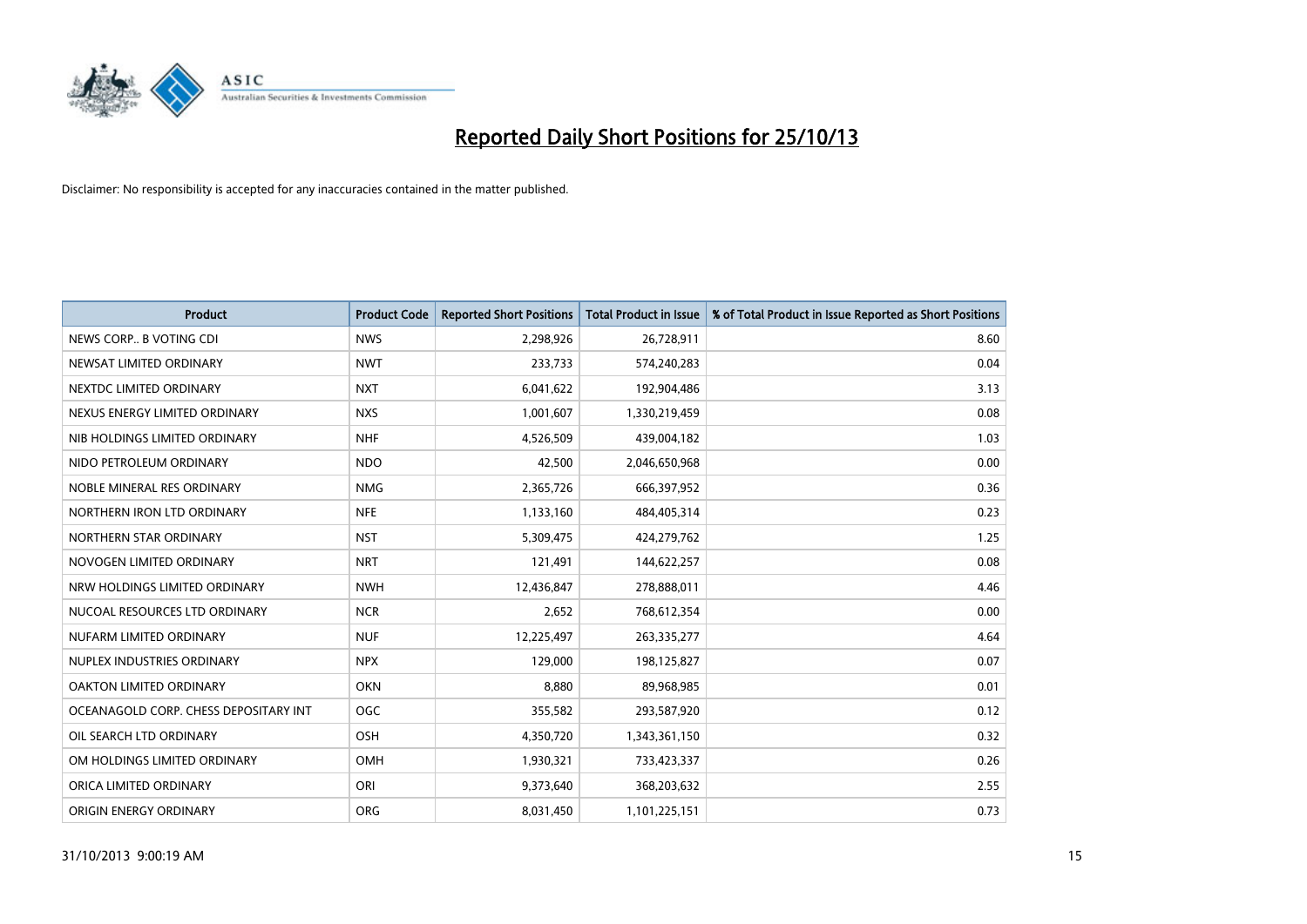

| <b>Product</b>                 | <b>Product Code</b> | <b>Reported Short Positions</b> | <b>Total Product in Issue</b> | % of Total Product in Issue Reported as Short Positions |
|--------------------------------|---------------------|---------------------------------|-------------------------------|---------------------------------------------------------|
| OROCOBRE LIMITED ORDINARY      | <b>ORE</b>          | 351,210                         | 117,745,140                   | 0.30                                                    |
| OROTONGROUP LIMITED ORDINARY   | ORL                 | 332,388                         | 40,880,902                    | 0.81                                                    |
| OZ MINERALS ORDINARY           | OZL                 | 10,974,751                      | 303,470,022                   | 3.62                                                    |
| OZFOREX GROUP LTD ORDINARY     | <b>OFX</b>          | 20,000                          | 240,000,000                   | 0.01                                                    |
| <b>PACIFIC BRANDS ORDINARY</b> | PBG                 | 7,922,900                       | 912,915,695                   | 0.87                                                    |
| PALADIN ENERGY LTD ORDINARY    | PDN                 | 89,977,217                      | 963,332,074                   | 9.34                                                    |
| PANAUST LIMITED ORDINARY       | <b>PNA</b>          | 3,395,182                       | 619,765,589                   | 0.55                                                    |
| PANORAMIC RESOURCES ORDINARY   | PAN                 | 496                             | 263,285,132                   | 0.00                                                    |
| PANTERRA GOLD LTD ORDINARY     | PGI                 |                                 | 761,580,455                   | 0.00                                                    |
| PAPERLINX LIMITED ORDINARY     | <b>PPX</b>          | 48,101                          | 609,280,761                   | 0.01                                                    |
| PAPILLON RES LTD ORDINARY      | PIR                 | 5,974,085                       | 337,944,210                   | 1.77                                                    |
| PATTIES FOODS LTD ORDINARY     | PFL                 | 33,841                          | 139,065,639                   | 0.02                                                    |
| PEET LIMITED ORDINARY          | <b>PPC</b>          | 384,782                         | 433,389,348                   | 0.09                                                    |
| PENINSULA ENERGY LTD ORDINARY  | <b>PEN</b>          | 741,770                         | 2,961,270,895                 | 0.03                                                    |
| PERILYA LIMITED ORDINARY       | PEM                 | 203,021                         | 769,316,426                   | 0.03                                                    |
| PERPETUAL LIMITED ORDINARY     | PPT                 | 2,357,523                       | 42,002,824                    | 5.61                                                    |
| PERSEUS MINING LTD ORDINARY    | PRU                 | 5,054,477                       | 457,962,088                   | 1.10                                                    |
| PHARMAXIS LTD ORDINARY         | <b>PXS</b>          | 2,687,785                       | 308,548,389                   | 0.87                                                    |
| PLATINUM ASSET ORDINARY        | <b>PTM</b>          | 2,489,982                       | 578,455,695                   | 0.43                                                    |
| PLATINUM AUSTRALIA ORDINARY    | <b>PLA</b>          | 836,127                         | 504,968,043                   | 0.17                                                    |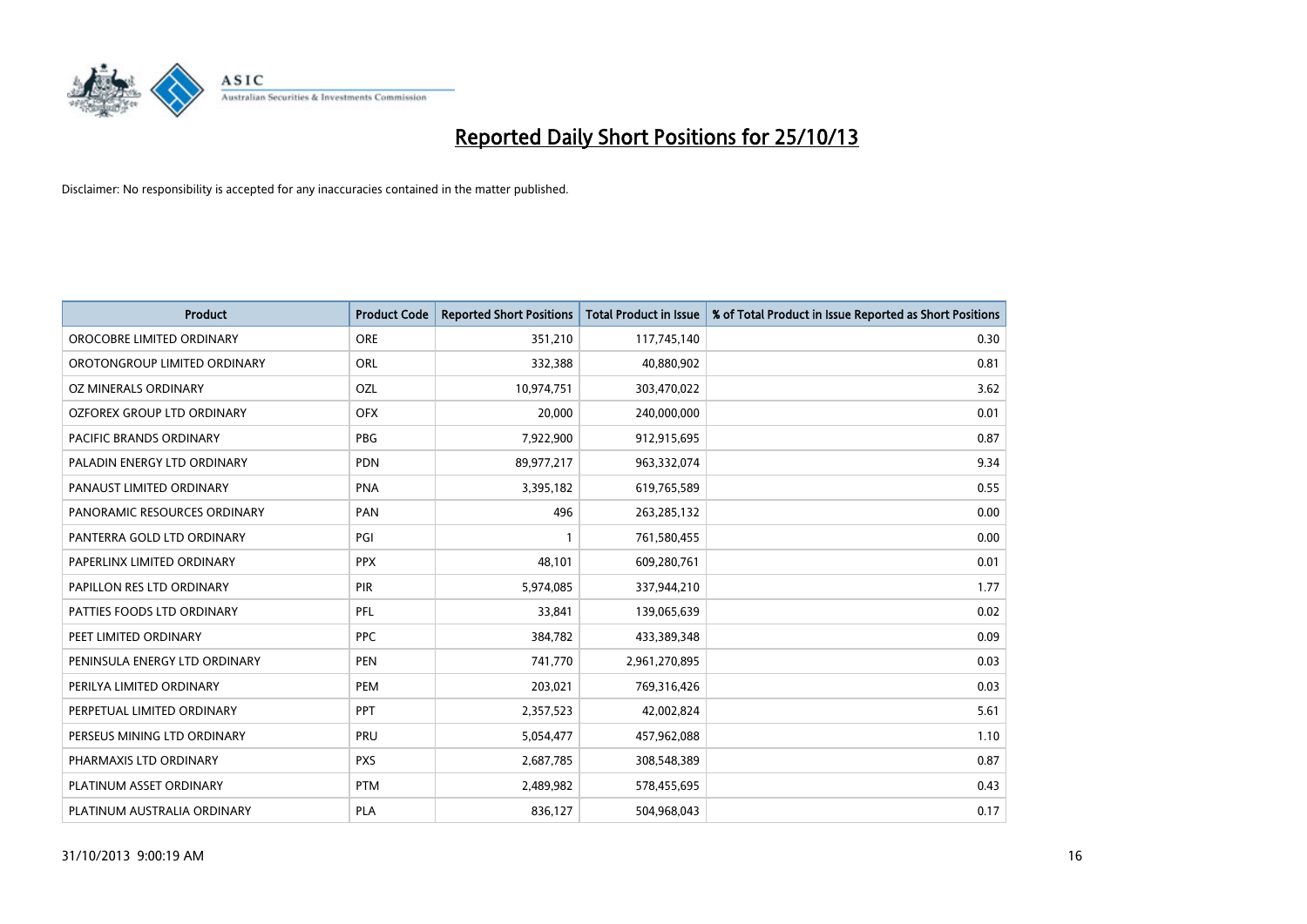

| <b>Product</b>                    | <b>Product Code</b> | <b>Reported Short Positions</b> | <b>Total Product in Issue</b> | % of Total Product in Issue Reported as Short Positions |
|-----------------------------------|---------------------|---------------------------------|-------------------------------|---------------------------------------------------------|
| PMI GOLD CORP CDI 1:1             | <b>PVM</b>          | 237,417                         | 159,968,561                   | 0.15                                                    |
| PMP LIMITED ORDINARY              | <b>PMP</b>          | 1,400,909                       | 323,781,124                   | 0.43                                                    |
| PRANA BIOTECHNOLOGY ORDINARY      | PBT                 | 294,709                         | 408,128,419                   | 0.07                                                    |
| PREMIER INVESTMENTS ORDINARY      | <b>PMV</b>          | 1,104,679                       | 155,260,478                   | 0.71                                                    |
| PRIMA BIOMED LTD ORDINARY         | <b>PRR</b>          | 44,394                          | 1,228,709,341                 | 0.00                                                    |
| PRIMARY HEALTH CARE ORDINARY      | PRY                 | 20,274,407                      | 504,956,647                   | 4.02                                                    |
| PRIME MEDIA GRP LTD ORDINARY      | <b>PRT</b>          | 1,170,143                       | 366,330,303                   | 0.32                                                    |
| PROGRAMMED ORDINARY               | <b>PRG</b>          | 228,927                         | 118,229,190                   | 0.19                                                    |
| <b>QANTAS AIRWAYS ORDINARY</b>    | QAN                 | 40,188,598                      | 2,212,979,740                 | 1.82                                                    |
| OBE INSURANCE GROUP ORDINARY      | <b>OBE</b>          | 13,722,516                      | 1,226,855,950                 | 1.12                                                    |
| ORXPHARMA LTD ORDINARY            | <b>QRX</b>          | 208,530                         | 144,785,606                   | 0.14                                                    |
| <b>QUBE HOLDINGS LTD ORDINARY</b> | QUB                 | 13,865,112                      | 931,433,499                   | 1.49                                                    |
| RAMELIUS RESOURCES ORDINARY       | <b>RMS</b>          | 166,727                         | 363,029,659                   | 0.05                                                    |
| RAMSAY HEALTH CARE ORDINARY       | <b>RHC</b>          | 1,867,011                       | 202,081,252                   | 0.92                                                    |
| <b>RCR TOMLINSON ORDINARY</b>     | <b>RCR</b>          | 1,848,977                       | 136,696,590                   | 1.35                                                    |
| <b>REA GROUP ORDINARY</b>         | <b>REA</b>          | 1,150,681                       | 131,714,699                   | 0.87                                                    |
| RECKON LIMITED ORDINARY           | <b>RKN</b>          | 53,938                          | 128,103,484                   | 0.04                                                    |
| RED 5 LIMITED ORDINARY            | <b>RED</b>          | 1,004,639                       | 155,788,008                   | 0.64                                                    |
| <b>RED FORK ENERGY ORDINARY</b>   | <b>RFE</b>          | 3,333,991                       | 499,551,719                   | 0.67                                                    |
| REDBANK ENERGY LTD ORDINARY       | <b>AEJ</b>          | 13                              | 786,287                       | 0.00                                                    |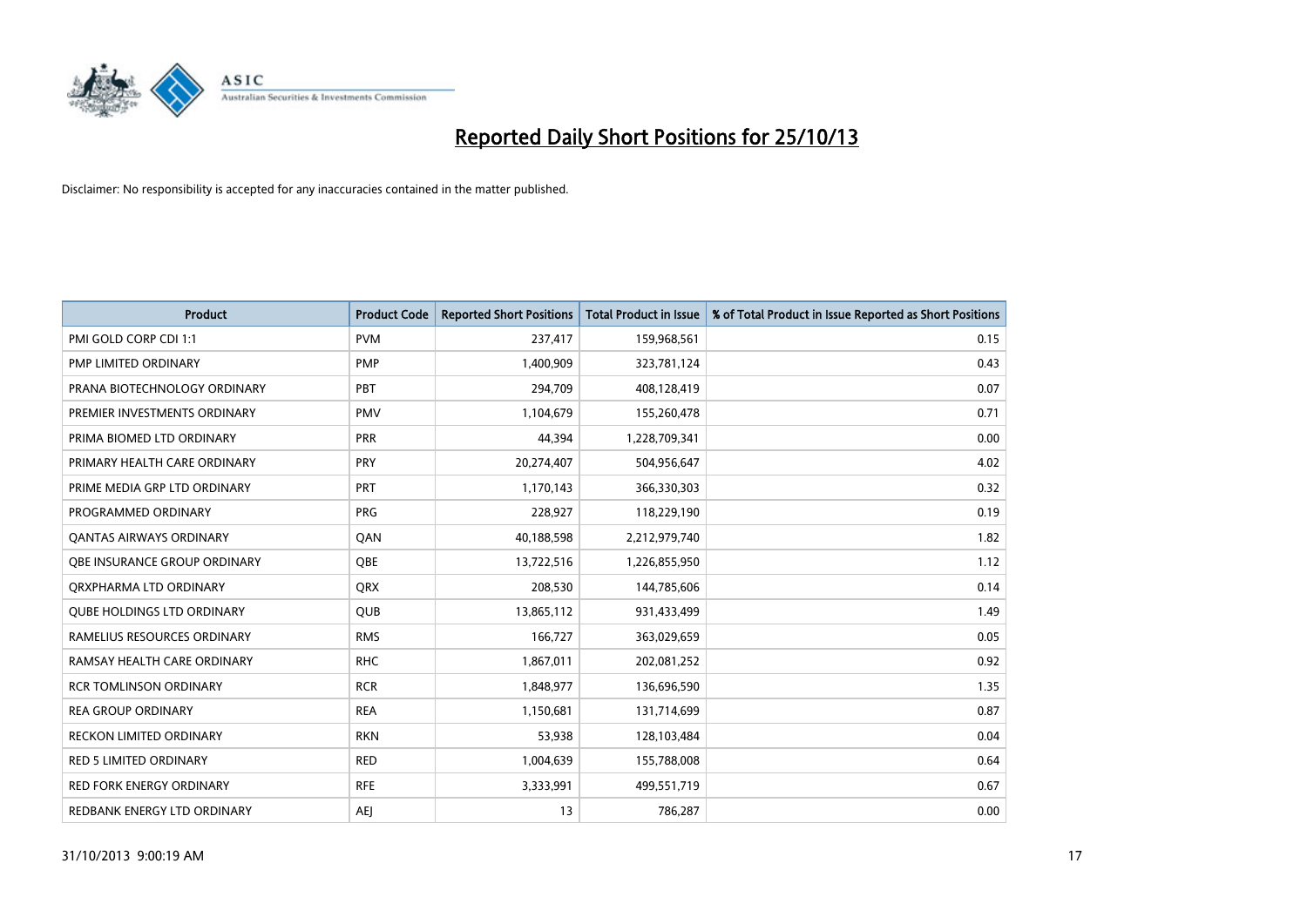

| <b>Product</b>                      | <b>Product Code</b> | <b>Reported Short Positions</b> | <b>Total Product in Issue</b> | % of Total Product in Issue Reported as Short Positions |
|-------------------------------------|---------------------|---------------------------------|-------------------------------|---------------------------------------------------------|
| REECE AUSTRALIA LTD. ORDINARY       | <b>REH</b>          | 9,178                           | 99,600,000                    | 0.01                                                    |
| REED RESOURCES LTD ORDINARY         | <b>RDR</b>          | 1,015                           | 523,053,895                   | 0.00                                                    |
| REGIS RESOURCES ORDINARY            | <b>RRL</b>          | 7,805,112                       | 479,592,829                   | 1.63                                                    |
| RESMED INC CDI 10:1                 | <b>RMD</b>          | 12,167,311                      | 1,420,542,770                 | 0.86                                                    |
| <b>RESOLUTE MINING ORDINARY</b>     | <b>RSG</b>          | 8,295,708                       | 640,994,224                   | 1.29                                                    |
| RESOURCE EQUIP LTD ORDINARY         | <b>RQL</b>          | 673                             | 249,065,471                   | 0.00                                                    |
| <b>RESOURCE GENERATION ORDINARY</b> | <b>RES</b>          | 170,000                         | 569,396,004                   | 0.03                                                    |
| RETAIL FOOD GROUP ORDINARY          | <b>RFG</b>          | 3,000,561                       | 130,381,190                   | 2.30                                                    |
| REX MINERALS LIMITED ORDINARY       | <b>RXM</b>          | 2,025,364                       | 188,907,284                   | 1.07                                                    |
| <b>RHG LIMITED ORDINARY</b>         | <b>RHG</b>          | 1,085                           | 308,483,177                   | 0.00                                                    |
| RIALTO ENERGY ORDINARY              | <b>RIA</b>          | 41                              | 1,155,765,100                 | 0.00                                                    |
| <b>RIDLEY CORPORATION ORDINARY</b>  | RIC.                | 70,624                          | 307,817,071                   | 0.02                                                    |
| RIO TINTO LIMITED ORDINARY          | <b>RIO</b>          | 5,226,086                       | 435,758,720                   | 1.20                                                    |
| ROBUST RESOURCES ORDINARY           | <b>ROL</b>          | 244                             | 102,830,646                   | 0.00                                                    |
| ROC OIL COMPANY ORDINARY            | <b>ROC</b>          | 1,123,147                       | 683,235,552                   | 0.16                                                    |
| SAI GLOBAL LIMITED ORDINARY         | SAI                 | 6,760,933                       | 210,714,727                   | 3.21                                                    |
| SALMAT LIMITED ORDINARY             | <b>SLM</b>          | 998                             | 159,812,799                   | 0.00                                                    |
| SAMSON OIL & GAS LTD ORDINARY       | SSN                 | 1,762,000                       | 2,547,627,193                 | 0.07                                                    |
| SANDFIRE RESOURCES ORDINARY         | <b>SFR</b>          | 1,760,484                       | 155,640,968                   | 1.13                                                    |
| SANTOS LTD ORDINARY                 | <b>STO</b>          | 5,394,142                       | 970,196,372                   | 0.56                                                    |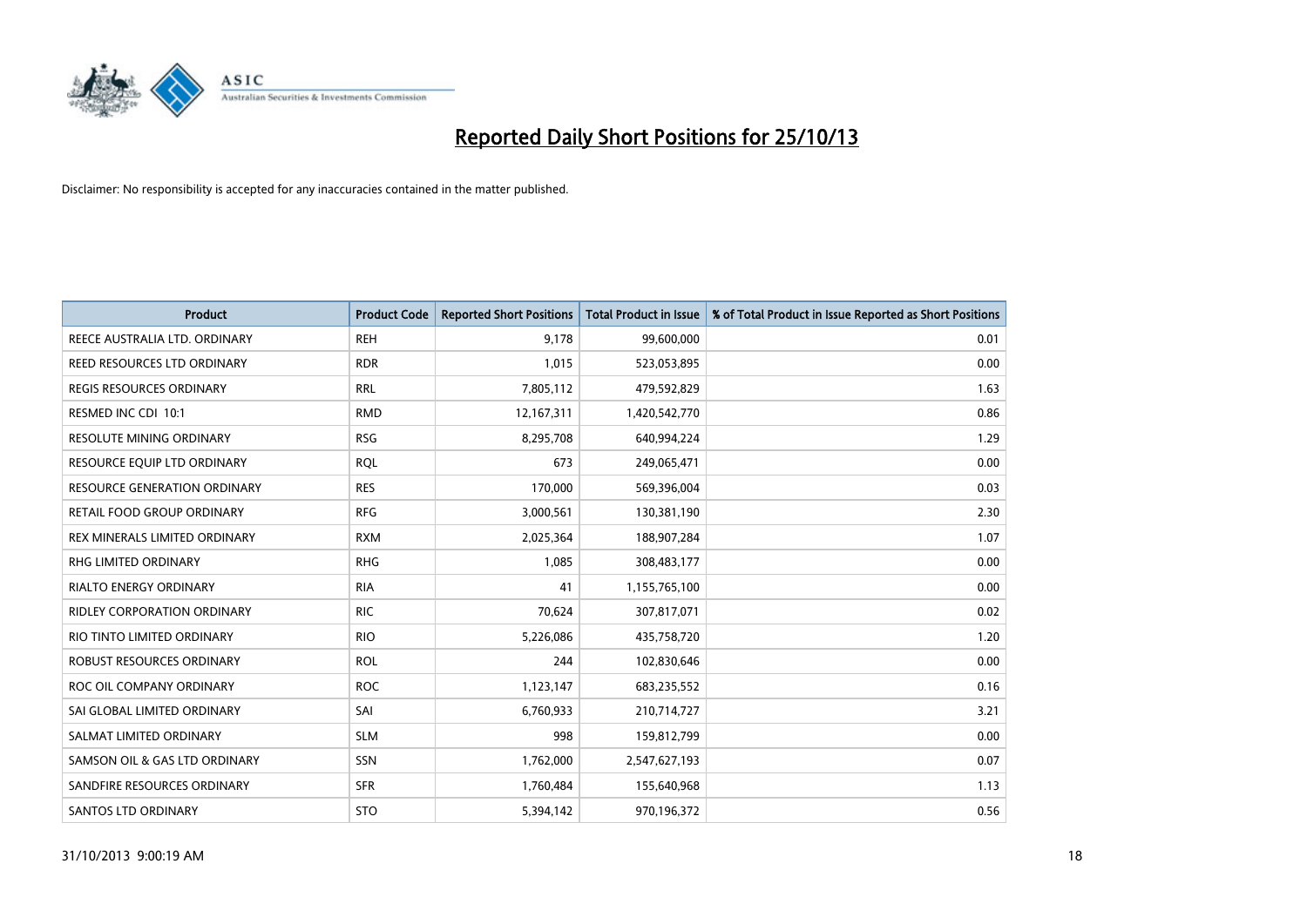

| <b>Product</b>                           | <b>Product Code</b> | <b>Reported Short Positions</b> | <b>Total Product in Issue</b> | % of Total Product in Issue Reported as Short Positions |
|------------------------------------------|---------------------|---------------------------------|-------------------------------|---------------------------------------------------------|
| SARACEN MINERAL ORDINARY                 | <b>SAR</b>          | 3,614,515                       | 595,263,186                   | 0.61                                                    |
| SCA PROPERTY GROUP STAPLED SECURITIES    | SCP                 | 33,855,551                      | 642,417,140                   | 5.27                                                    |
| SEALINK TRAVEL GRP ORDINARY              | <b>SLK</b>          | 45,000                          | 70,000,000                    | 0.06                                                    |
| SEDGMAN LIMITED ORDINARY                 | <b>SDM</b>          | 271,987                         | 223,224,636                   | 0.12                                                    |
| SEEK LIMITED ORDINARY                    | <b>SEK</b>          | 14,655,217                      | 339,071,750                   | 4.32                                                    |
| SELECT HARVESTS ORDINARY                 | SHV                 | 80,567                          | 57,815,720                    | 0.14                                                    |
| SENEX ENERGY LIMITED ORDINARY            | <b>SXY</b>          | 5,418,459                       | 1,144,008,917                 | 0.47                                                    |
| SERVICE STREAM ORDINARY                  | <b>SSM</b>          | 100                             | 283,418,867                   | 0.00                                                    |
| SEVEN GROUP HOLDINGS ORDINARY            | <b>SVW</b>          | 5,098,708                       | 308,160,281                   | 1.65                                                    |
| SEVEN WEST MEDIA LTD ORDINARY            | <b>SWM</b>          | 6,156,502                       | 999,160,872                   | 0.62                                                    |
| SIGMA PHARMACEUTICAL ORDINARY            | <b>SIP</b>          | 2,401,327                       | 1,125,275,419                 | 0.21                                                    |
| SILEX SYSTEMS ORDINARY                   | <b>SLX</b>          | 2,525,738                       | 170,252,909                   | 1.48                                                    |
| SILVER CHEF LIMITED ORDINARY             | SIV                 | 49,678                          | 29,333,629                    | 0.17                                                    |
| SILVER LAKE RESOURCE ORDINARY            | <b>SLR</b>          | 9,993,191                       | 437,594,758                   | 2.28                                                    |
| SIMS METAL MGMT LTD ORDINARY             | SGM                 | 11,896,331                      | 204,343,252                   | 5.82                                                    |
| SINGAPORE TELECOMM. CHESS DEPOSITARY INT | SGT                 | 813,447                         | 149,779,918                   | 0.54                                                    |
| SIRIUS RESOURCES NL ORDINARY             | <b>SIR</b>          | 5,406,739                       | 227,020,167                   | 2.38                                                    |
| SIRTEX MEDICAL ORDINARY                  | <b>SRX</b>          | 426,536                         | 56,108,439                    | 0.76                                                    |
| SKILLED GROUP LTD ORDINARY               | <b>SKE</b>          | 5,977,533                       | 233,871,364                   | 2.56                                                    |
| <b>SKY NETWORK ORDINARY</b>              | <b>SKT</b>          | 312,515                         | 389,139,785                   | 0.08                                                    |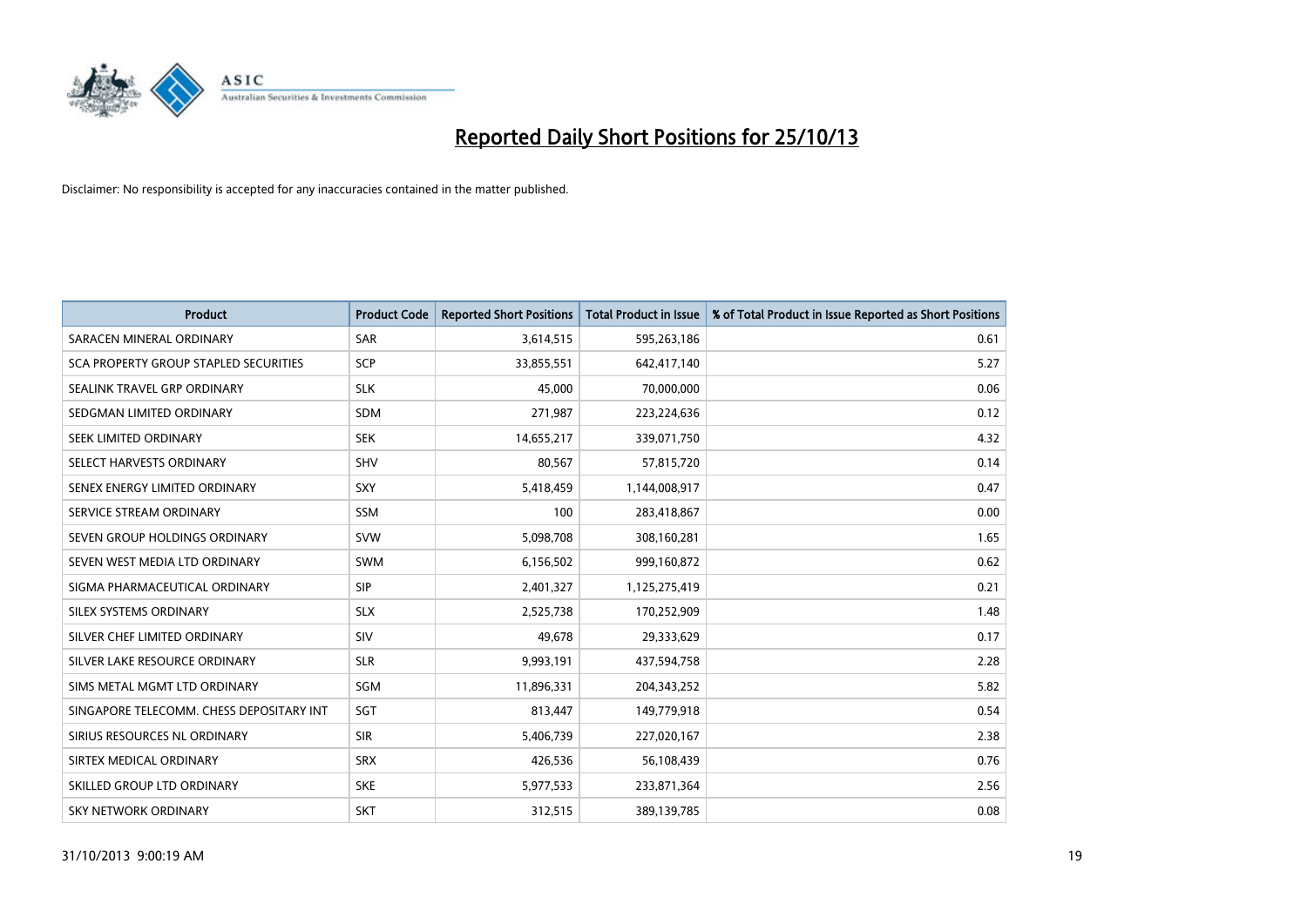

| <b>Product</b>                           | <b>Product Code</b> | <b>Reported Short Positions</b> | <b>Total Product in Issue</b> | % of Total Product in Issue Reported as Short Positions |
|------------------------------------------|---------------------|---------------------------------|-------------------------------|---------------------------------------------------------|
| SKYCITY ENT GRP LTD ORDINARY             | <b>SKC</b>          | 633,784                         | 580,016,676                   | 0.11                                                    |
| <b>SLATER &amp; GORDON ORDINARY</b>      | <b>SGH</b>          | 144,352                         | 198,846,598                   | 0.07                                                    |
| SMS MANAGEMENT, ORDINARY                 | <b>SMX</b>          | 2,812,338                       | 70,099,763                    | 4.01                                                    |
| SONIC HEALTHCARE ORDINARY                | <b>SHL</b>          | 4,455,814                       | 400,420,556                   | 1.11                                                    |
| SOUL PATTINSON (W.H) ORDINARY            | SOL                 | 110,324                         | 239,395,320                   | 0.05                                                    |
| SOUTH BOULDER MINES ORDINARY             | <b>STB</b>          | $\mathbf{1}$                    | 127,952,826                   | 0.00                                                    |
| SP AUSNET STAPLED SECURITIES             | <b>SPN</b>          | 31,781,965                      | 3,376,325,523                 | 0.94                                                    |
| SPARK INFRASTRUCTURE STAPLED NOTE & UNIT | SKI                 | 46,119,959                      | 1,326,734,264                 | 3.48                                                    |
| SPDR 200 FUND ETF UNITS                  | <b>STW</b>          | 77,846                          | 44,278,688                    | 0.18                                                    |
| SPECIALTY FASHION ORDINARY               | <b>SFH</b>          | 60,706                          | 192,236,121                   | 0.03                                                    |
| ST BARBARA LIMITED ORDINARY              | SBM                 | 7,721,524                       | 488,074,077                   | 1.58                                                    |
| STARPHARMA HOLDINGS ORDINARY             | <b>SPL</b>          | 15,298,003                      | 284,164,948                   | 5.38                                                    |
| STEADFAST GROUP LTD ORDINARY             | <b>SDF</b>          | 167,391                         | 500,873,408                   | 0.03                                                    |
| STHN CROSS MEDIA ORDINARY                | <b>SXL</b>          | 8,369,622                       | 705,099,800                   | 1.19                                                    |
| STOCKLAND UNITS/ORD STAPLED              | SGP                 | 11,834,706                      | 2,305,750,747                 | 0.51                                                    |
| STRAITS RES LTD. ORDINARY                | SRO                 | 31,522                          | 1,164,150,159                 | 0.00                                                    |
| STW COMMUNICATIONS ORDINARY              | SGN                 | 2,557,191                       | 403,828,512                   | 0.63                                                    |
| <b>SUNCORP GROUP LTD ORDINARY</b>        | <b>SUN</b>          | 3,695,844                       | 1,286,600,980                 | 0.29                                                    |
| SUNDANCE ENERGY ORDINARY                 | <b>SEA</b>          | 155,751                         | 462,611,982                   | 0.03                                                    |
| SUNDANCE RESOURCES ORDINARY              | SDL                 | 52,227,325                      | 3,073,110,985                 | 1.70                                                    |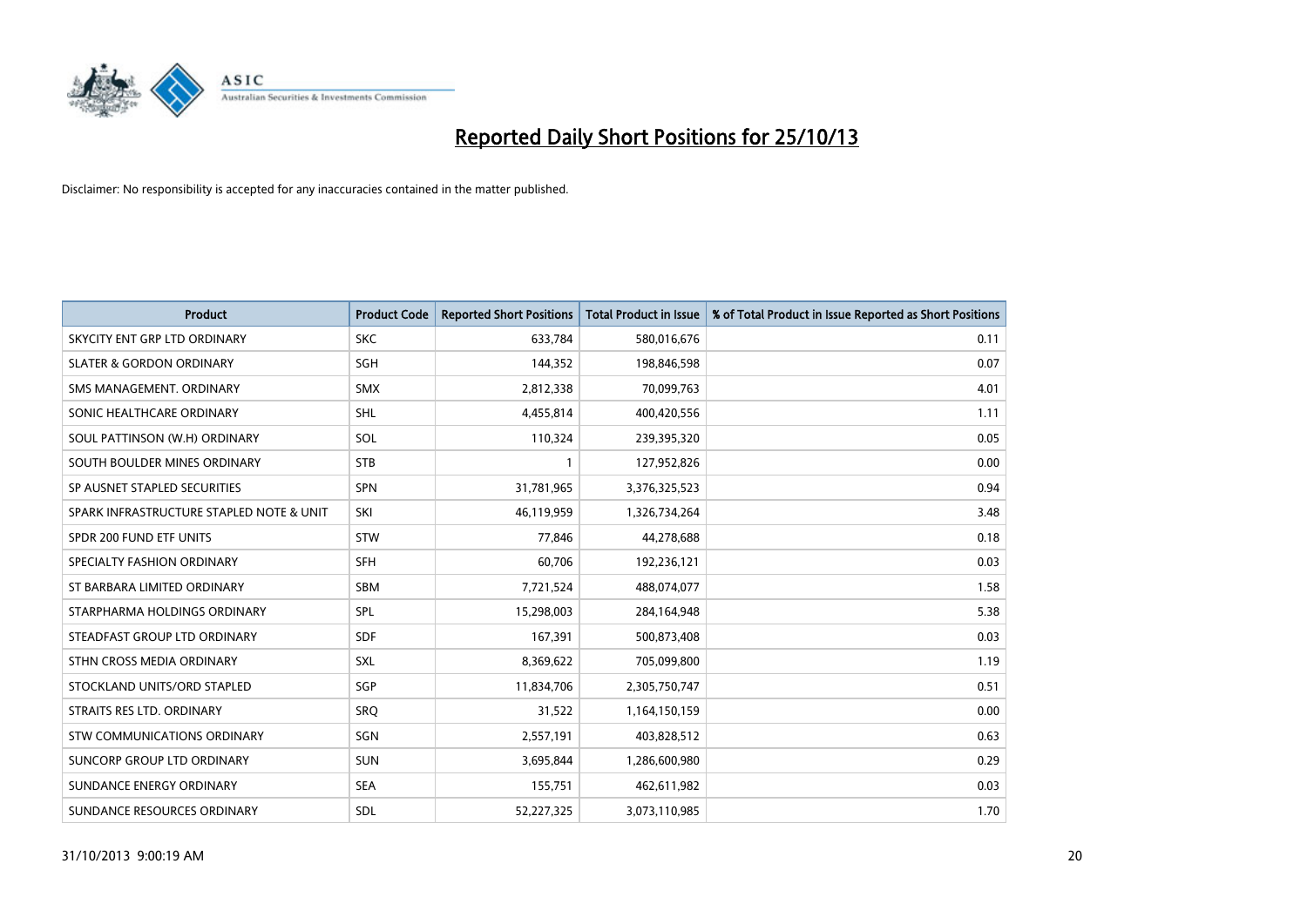

| <b>Product</b>                   | <b>Product Code</b> | <b>Reported Short Positions</b> | <b>Total Product in Issue</b> | % of Total Product in Issue Reported as Short Positions |
|----------------------------------|---------------------|---------------------------------|-------------------------------|---------------------------------------------------------|
| SUNLAND GROUP LTD ORDINARY       | <b>SDG</b>          | 18,391                          | 181,710,087                   | 0.01                                                    |
| SUPER RET REP LTD ORDINARY       | <b>SUL</b>          | 1,238,831                       | 196,731,620                   | 0.63                                                    |
| SYD AIRPORT STAPLED US PROHIBIT. | <b>SYD</b>          | 21,015,980                      | 2,194,322,759                 | 0.96                                                    |
| SYRAH RESOURCES ORDINARY         | <b>SYR</b>          | 2,762,762                       | 148,330,123                   | 1.86                                                    |
| TABCORP HOLDINGS LTD ORDINARY    | <b>TAH</b>          | 19,567,286                      | 754,274,706                   | 2.59                                                    |
| <b>TANAMI GOLD NL ORDINARY</b>   | <b>TAM</b>          | 178,918                         | 587,548,523                   | 0.03                                                    |
| TAP OIL LIMITED ORDINARY         | <b>TAP</b>          | 164,422                         | 241,608,606                   | 0.07                                                    |
| TASSAL GROUP LIMITED ORDINARY    | <b>TGR</b>          | 158,411                         | 146,507,029                   | 0.11                                                    |
| <b>TATTS GROUP LTD ORDINARY</b>  | <b>TTS</b>          | 11,579,579                      | 1,416,385,884                 | 0.82                                                    |
| TELECOM CORPORATION ORDINARY     | <b>TEL</b>          | 7,368,902                       | 1,822,303,137                 | 0.40                                                    |
| TELSTRA CORPORATION. ORDINARY    | TLS                 | 10,493,368                      | 12,443,074,357                | 0.08                                                    |
| TEN NETWORK HOLDINGS ORDINARY    | <b>TEN</b>          | 125,927,423                     | 2,586,970,845                 | 4.87                                                    |
| TERANGA GOLD CORP CDI 1:1        | <b>TGZ</b>          | 847,305                         | 172,466,316                   | 0.49                                                    |
| TFS CORPORATION LTD ORDINARY     | <b>TFC</b>          | 134,305                         | 279,621,829                   | 0.05                                                    |
| THE REJECT SHOP ORDINARY         | <b>TRS</b>          | 1,979,906                       | 28,826,248                    | 6.87                                                    |
| THORN GROUP LIMITED ORDINARY     | <b>TGA</b>          | 35,300                          | 148,897,155                   | 0.02                                                    |
| TIGER RESOURCES ORDINARY         | TGS                 | 1,926,013                       | 674,770,269                   | 0.29                                                    |
| TITAN ENERGY SERVICE ORDINARY    | <b>TTN</b>          | 14,594                          | 48,472,270                    | 0.03                                                    |
| TOLL HOLDINGS LTD ORDINARY       | <b>TOL</b>          | 26,617,342                      | 717,133,875                   | 3.71                                                    |
| TOX FREE SOLUTIONS ORDINARY      | <b>TOX</b>          | 1,299,023                       | 132,519,859                   | 0.98                                                    |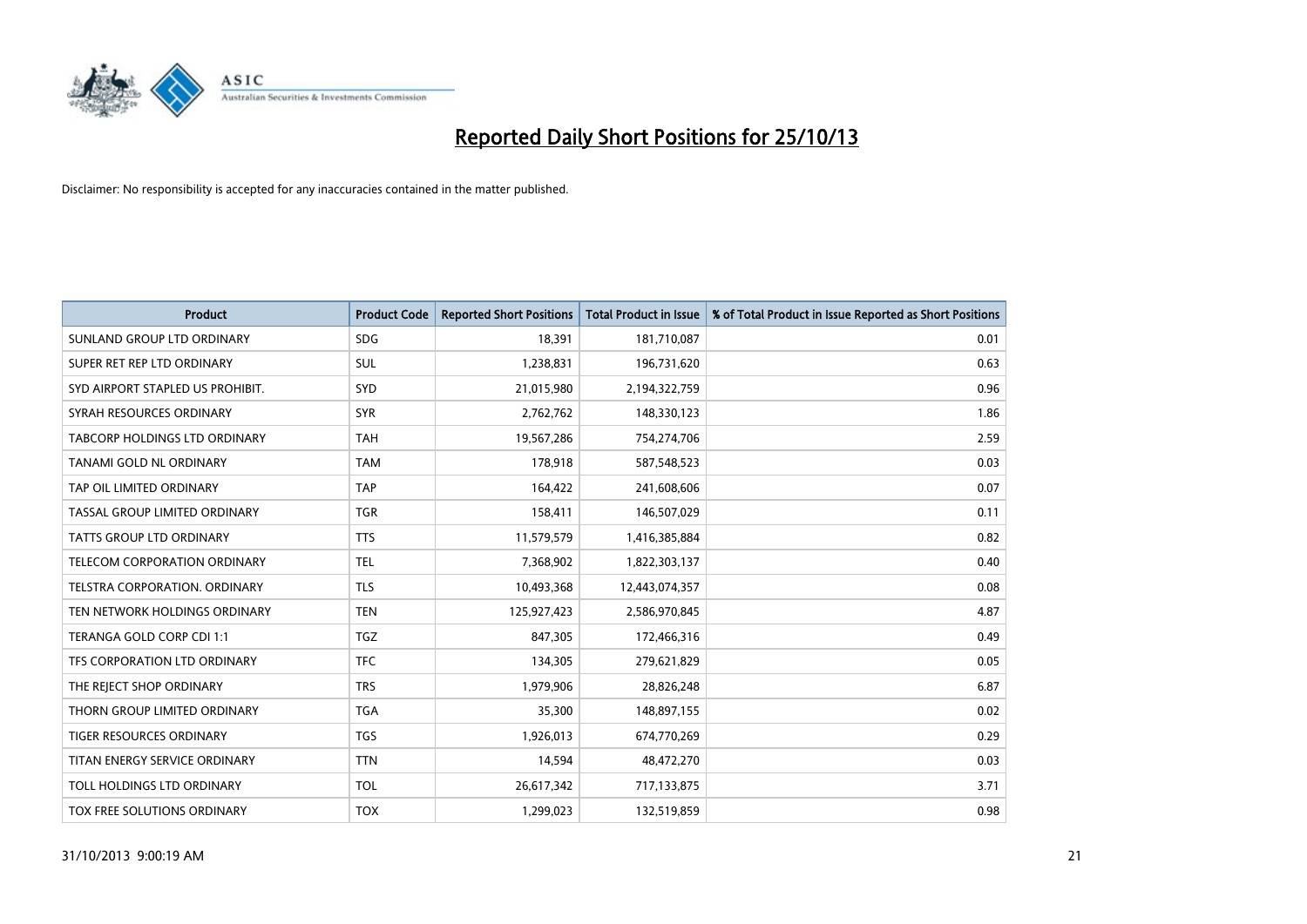

| <b>Product</b>                        | <b>Product Code</b> | <b>Reported Short Positions</b> | <b>Total Product in Issue</b> | % of Total Product in Issue Reported as Short Positions |
|---------------------------------------|---------------------|---------------------------------|-------------------------------|---------------------------------------------------------|
| TPG TELECOM LIMITED ORDINARY          | <b>TPM</b>          | 2,435,518                       | 793,808,141                   | 0.31                                                    |
| TRADE ME GROUP ORDINARY               | <b>TME</b>          | 623,724                         | 396,261,129                   | 0.16                                                    |
| <b>TRANSFIELD SERVICES ORDINARY</b>   | <b>TSE</b>          | 41,060,661                      | 512,457,716                   | 8.01                                                    |
| TRANSPACIFIC INDUST. ORDINARY         | <b>TPI</b>          | 18,941,760                      | 1,578,563,490                 | 1.20                                                    |
| TRANSURBAN GROUP TRIPLE STAPLED SEC.  | <b>TCL</b>          | 2,537,830                       | 1,485,500,376                 | 0.17                                                    |
| <b>TREASURY GROUP ORDINARY</b>        | <b>TRG</b>          | 25,914                          | 23,070,755                    | 0.11                                                    |
| TREASURY WINE ESTATE ORDINARY         | <b>TWE</b>          | 25,108,123                      | 647,227,144                   | 3.88                                                    |
| TROY RESOURCES LTD ORDINARY           | <b>TRY</b>          | 348,514                         | 167,730,292                   | 0.21                                                    |
| TWENTY-FIRST FOX INC A NON-VOTING CDI | <b>FOXLV</b>        | 1,293,193                       | 19,822,468                    | 6.52                                                    |
| TWENTY-FIRST FOX INC B VOTING CDI     | <b>FOX</b>          | 1,339,182                       | 208,434,066                   | 0.64                                                    |
| UGL LIMITED ORDINARY                  | UGL                 | 19,662,318                      | 166,511,240                   | 11.81                                                   |
| UNILIFE CORPORATION CDI 6:1           | <b>UNS</b>          | 88,807                          | 284,039,004                   | 0.03                                                    |
| UXC LIMITED ORDINARY                  | <b>UXC</b>          | 252,518                         | 313,856,812                   | 0.08                                                    |
| VILLA WORLD LTD, ORDINARY             | <b>VLW</b>          | 61,765                          | 80,038,863                    | 0.08                                                    |
| <b>VILLAGE ROADSHOW LTD ORDINARY</b>  | <b>VRL</b>          | 405,958                         | 159,486,203                   | 0.25                                                    |
| VIRGIN AUS HLDG LTD ORDINARY          | <b>VAH</b>          | 136,941,439                     | 2,589,840,317                 | 5.29                                                    |
| VIRTUS HEALTH LTD ORDINARY            | <b>VRT</b>          | 20,304                          | 79,536,601                    | 0.03                                                    |
| VISION EYE INSTITUTE ORDINARY         | <b>VEI</b>          | 185,241                         | 160,657,741                   | 0.12                                                    |
| WEBJET LIMITED ORDINARY               | <b>WEB</b>          | 2,606,622                       | 79,397,959                    | 3.28                                                    |
| WESFARMERS LIMITED ORDINARY           | <b>WES</b>          | 30,255,448                      | 1,006,683,257                 | 3.01                                                    |